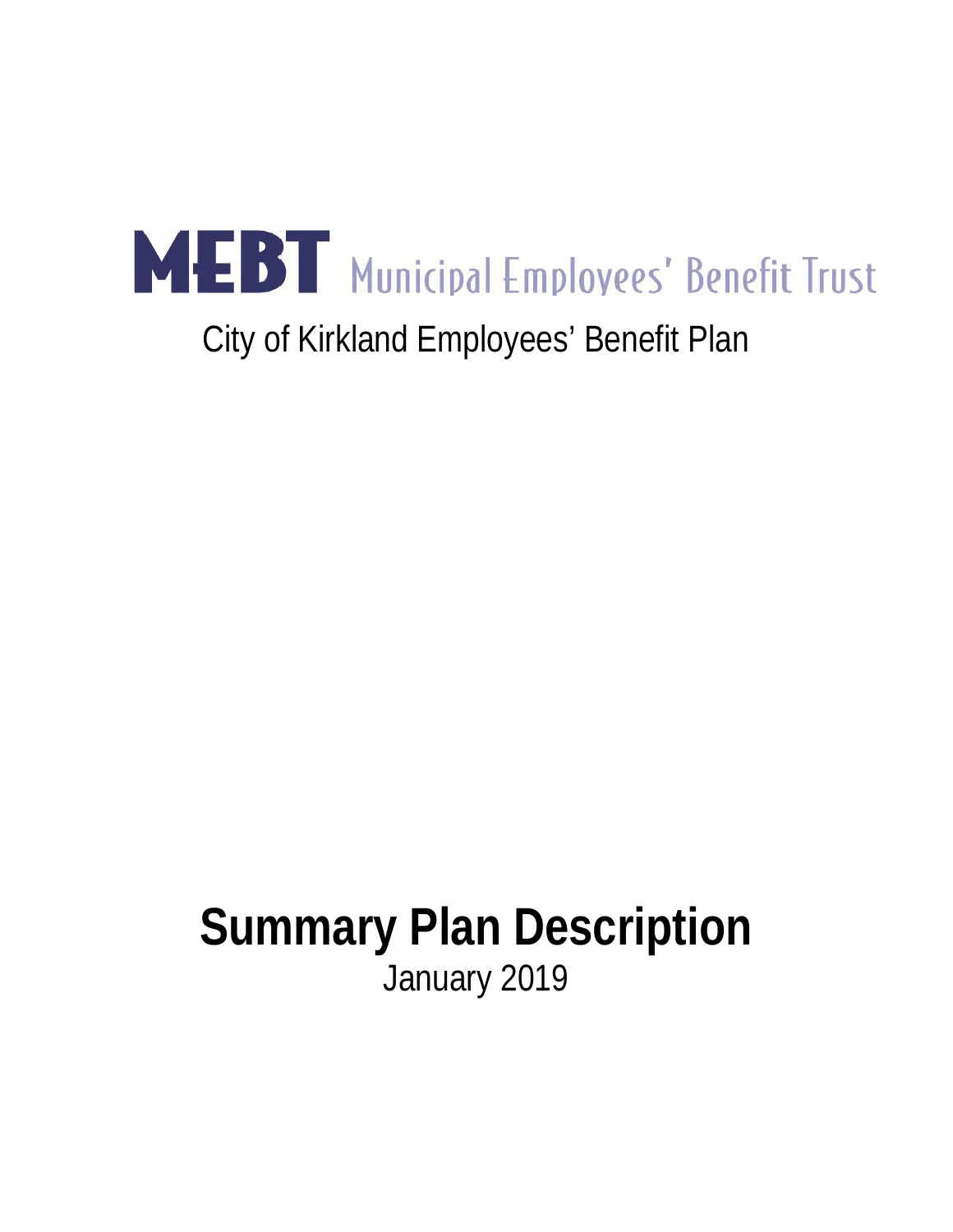Dear City of Kirkland MEBT Participants:

The Kirkland Municipal Employees' Benefit Trust Plan Committee is pleased to provide this Summary Plan Description (SPD) to help you understand the options for retirement savings available to you in MEBT. We encourage you to use it as a tool to better plan for your retirement. We recommend that you share it with your financial and tax advisors as you make choices about MEBT.

#### **Your Retirement Savings Options with the City of Kirkland**

#### **State of Washington Pension Plans**

As an employee of the City of Kirkland, you will participate in a "defined benefit" pension plan through the State of Washington. You will participate in a plan based on your job and your hire date.

#### **MEBT**

MEBT is a 401(k) plan, and your participation is voluntary. The City of Kirkland makes a contribution to MEBT that is allocated based on your contributions.

#### **Deferred Compensation Section 457 Deferred Compensation**

You may also decide to contribute to the Kirkland Section 457 Deferred Compensation Plan (457 Plan). Like MEBT, you defer taxes on your contributions – however, unlike MEBT, the City of Kirkland does not also make a contribution to the 457 Plan.

#### **City of Kirkland Does Not Participate in Social Security**

As you develop your retirement savings strategy, be aware that the City of Kirkland has opted out of Social Security and regardless of your participation in MEBT, you do not participate in Social Security, and you do not earn Social Security service credits. Further, the Social Security Administration applies a formula containing an offset to take into account your employment with a nonparticipating employer, including your eligibility for a government pension through one of the state systems (e.g., PERS, LEOFF, PSERS). The Social Security Benefits are explained further under the "Employment at the City of Kirkland and Potential Social Security Benefits" section.

#### **Overview of the MEBT Plan**

- **•** MEBT is a voluntary defined-contribution retirement savings plan. What you receive from MEBT is based on contributions and any earnings or losses and not on a guaranteed formula. Your contributions and the City's contributions and earnings/losses are held in an account in your name, and any earnings on your account grow tax-deferred. When you retire or leave, you receive your vested account balance.
- **•** If you choose to participate in MEBT, you decide whether you will contribute on a pre-tax or after-tax basis.
- **•** The City contributes to MEBT what it would have paid to Social Security. These contributions are allocated to you based on your match-eligible contributions. Historically, the City's match has been about 95% or more, or about \$.95 for each \$1 you contribute in match-eligible contributions. City contributions vest, or belong to you, increasingly over time to full vesting after 5 years.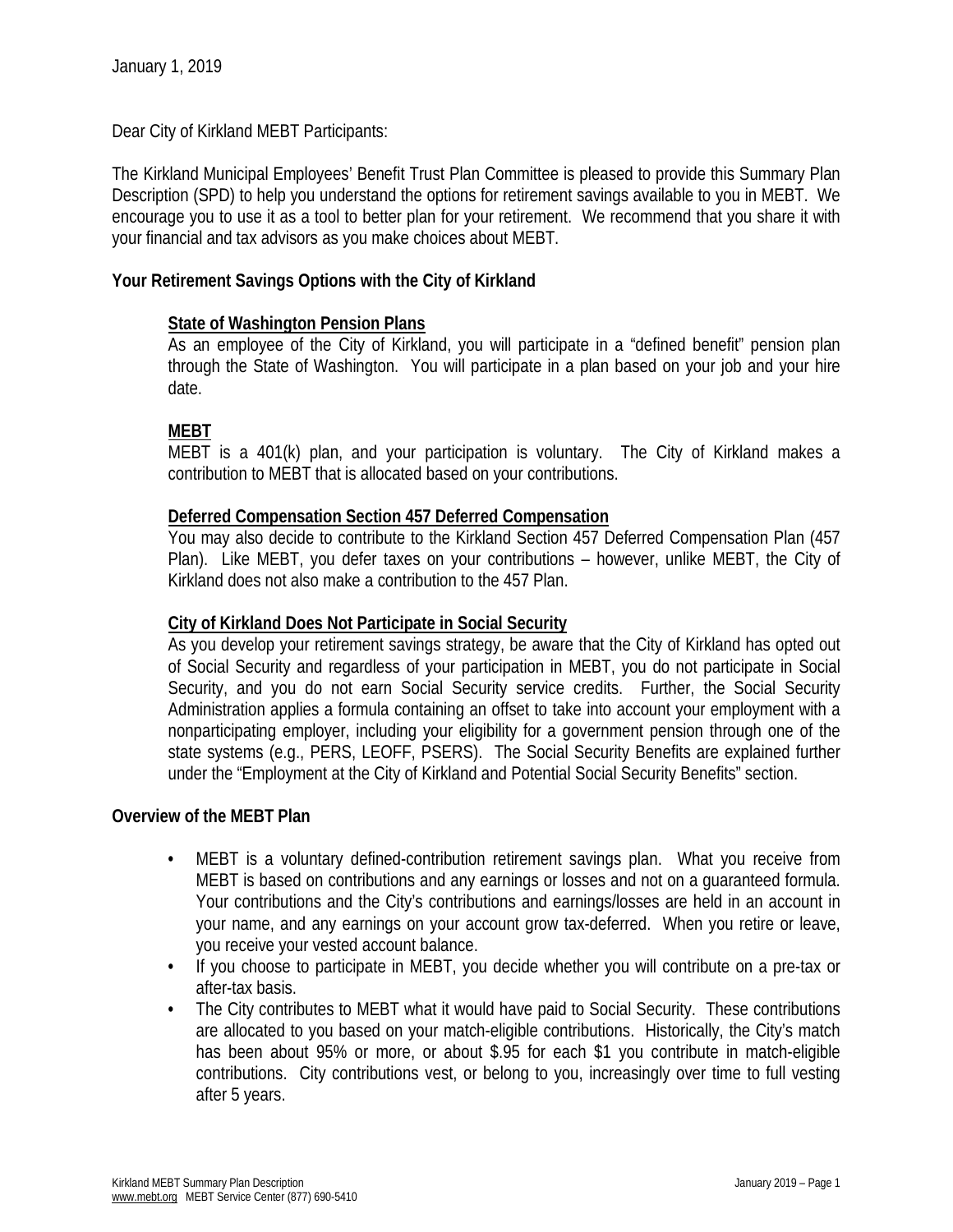- **•** You can continue to contribute beyond the match-eligible levels, subject to federal tax code limits.
- **•** When you leave city service, your contributions, the vested portion of the City's contributions, plus investment earnings or losses allocated to your account belong to you or your beneficiaries.
- **•** You can choose from a variety of distribution methods at separation or while still employed at age 59 ½.
- **•** You may choose to take a loan from your account.
- **•** If, while you are still working, you encounter a severe financial hardship, you may qualify for a hardship withdrawal from your Salary Reduction Deferral account. You also may take a withdrawal from your after-tax and rollover contributions without a hardship. However, you are not able to repay these withdrawals.
- **•** Professional investment managers, upon the direction of the MEBT Trust Committee, invest contributions in a diversified portfolio.

#### **Important information about this Summary Plan Description (SPD)**

- **•** There are eight suburban member-entities in MEBT. Each entity has its own plan, but all participate in a single trust. This SPD covers Kirkland's MEBT Plan provisions only. Where "MEBT" is used, it refers to the Kirkland Plan.
- **•** This SPD covers the MEBT Retirement Benefit Plan for MEBT I participants. There is a separate Summary Plan Description for the MEBT Survivor & Disability Plan that is produced by the insurance company providing the benefits.
- **•** This SPD is a summary only. If there is a conflict between this SPD and the Plan document, the Plan document will govern in all cases. Contact the MEBT Service Center if you have questions about this SPD or if you need forms or information about MEBT.
- **•** While the City currently intends to maintain MEBT indefinitely, the MEBT Plan contains a provision allowing amendments, modifications or discontinuance of the Plan.
- **•** This is a governmental plan and therefore is not subject to the Employee Retirement Income Security Act of 1974, as amended (ERISA).

Examples of additional Information about MEBT that can be found on our website, www.mebt.org .

- **•** Your account balance and transactions
- **•** Names of the current members of the Plan Committee
- **•** MEBT newsletters
- **•** Monthly investment performance
- **•** MEBT meeting times and locations

We invite your feedback on the SPD, the website or any of our outreach activities. To ask questions or offer suggestions, please contact one of the MEBT Committee members or Human Resources at (425) 587-3210.

If you have general questions about MEBT, contact the MEBT Service Center at (877) 690-5410.

Sincerely,

The MEBT Kirkland Plan Committee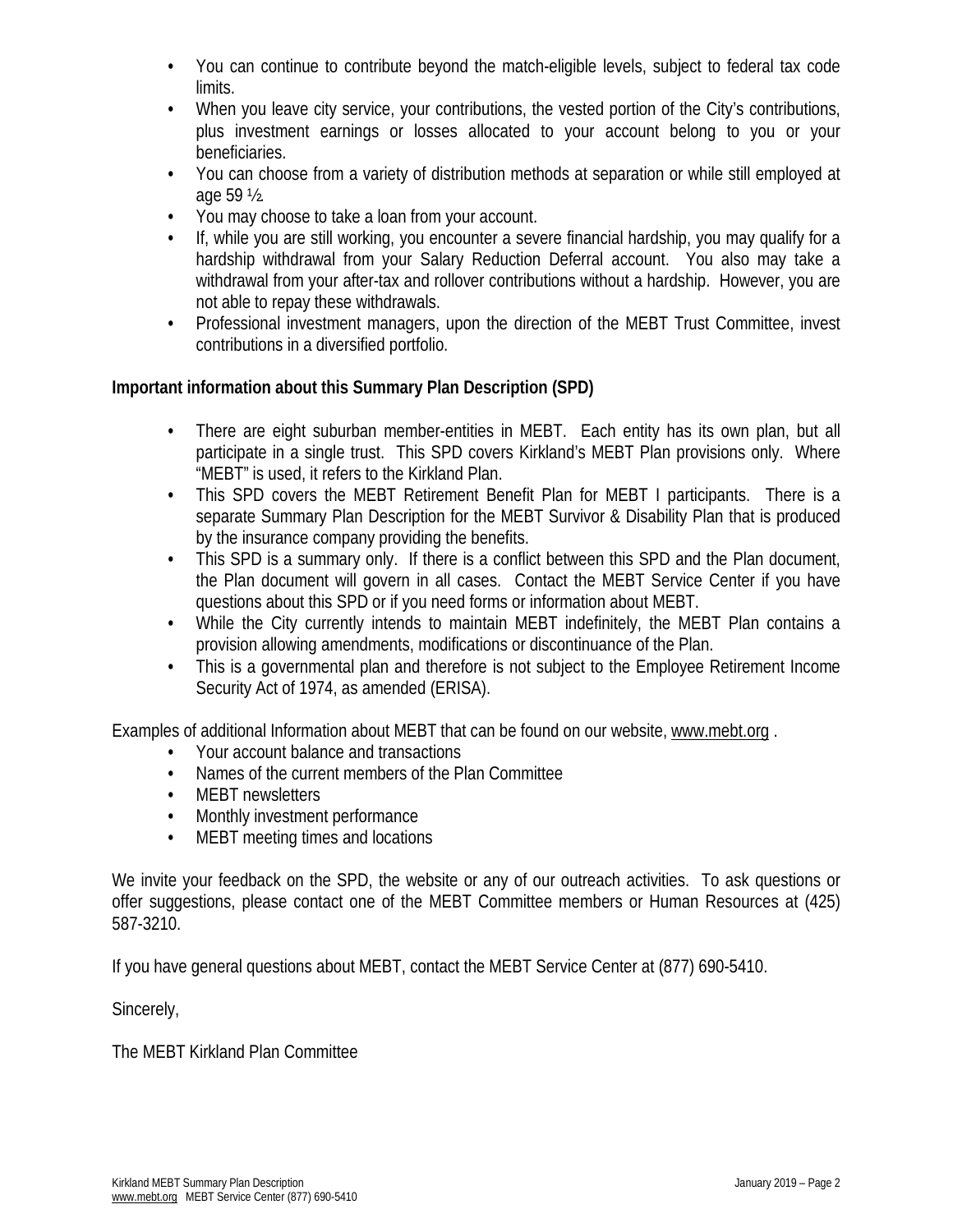# **Table of Contents**

| TAX CONSEQUENCES DISTRIBUTIONS AND WITHDRAWALS 22 |  |
|---------------------------------------------------|--|
|                                                   |  |
|                                                   |  |
|                                                   |  |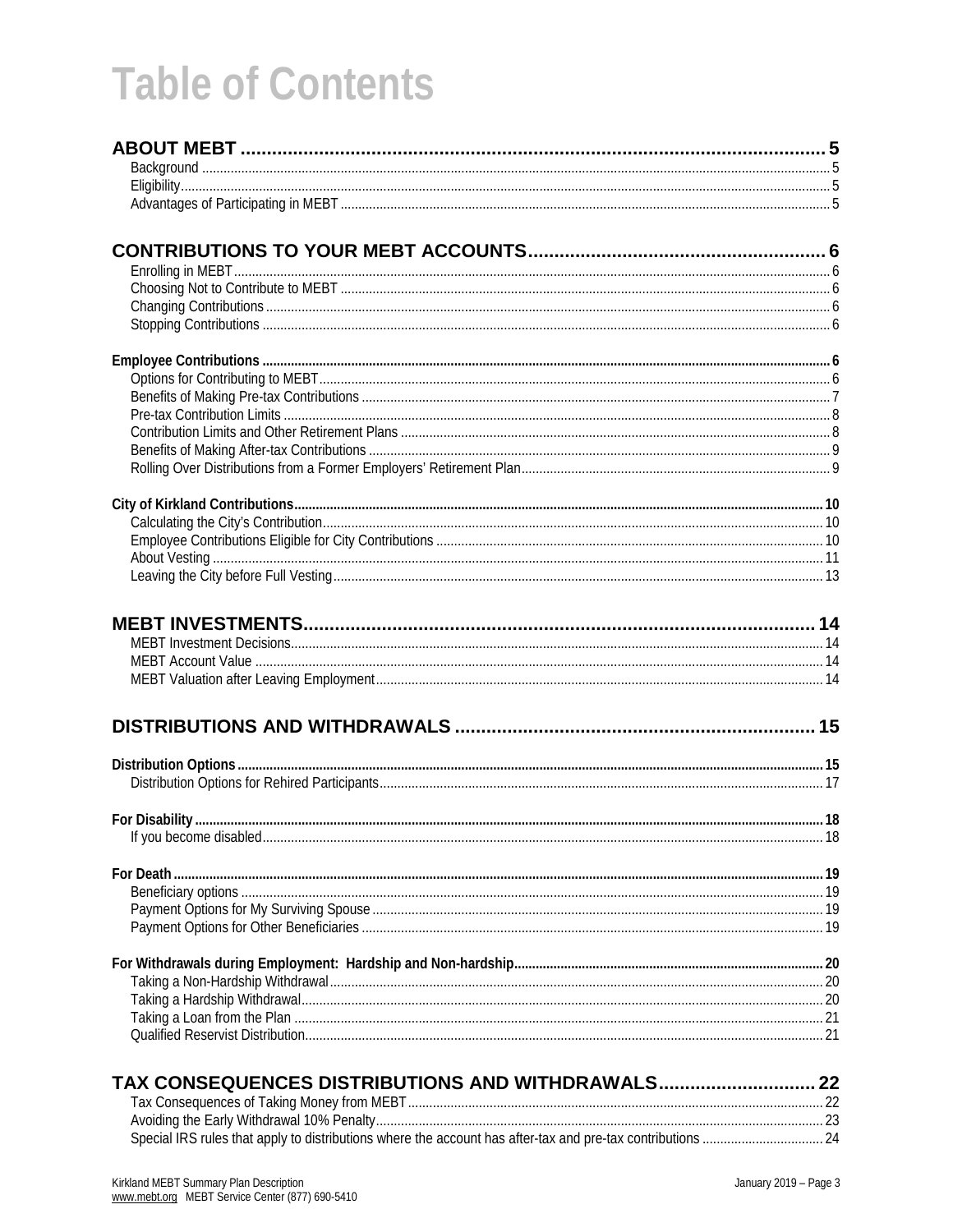#### EMPLOYMENT AT THE CITY OF KIRKLAND AND POTENTIAL SOCIAL SECURITY B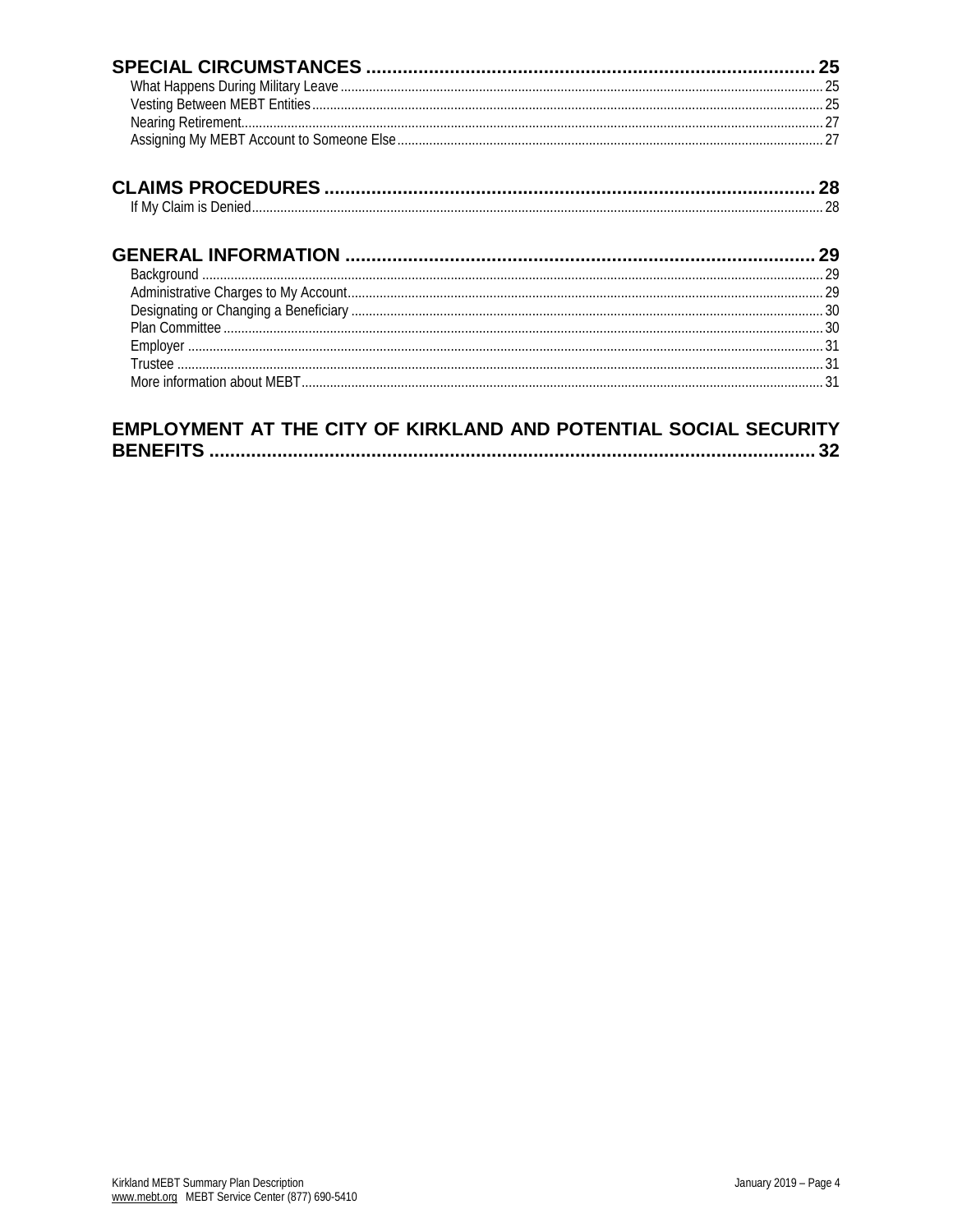# **About MEBT**

## **Background**

The City of Kirkland Municipal Employees' Retirement Benefit Plan is a voluntary 401(k) retirement-savings plan. If you are eligible, you may participate by making a contribution of at least 7.65% of your compensation if you were hired before April 1, 1986, and at least 6.2% if you were hired after April 1, 1986. You may contribute pre-tax and/or after-tax dollars, up to the statutory Deferral Limits and Annual Additions Limits described in the "Contribution Limits and Other Retirement Plans" section. To participate, you must be eligible, enroll and contribute at least the minimum required contribution. Based upon your level of participation, you will receive an allocation of the City's contribution to your account.

The City partially matches your eligible contributions as described in the "Employee Contributions Eligible for City Contributions" section. Your contributions and the City's are invested in a professionally managed, diversified Pooled Trust. The Trust Committee, chaired by the City of Bellevue, with input from the Investment Advisory Committee, makes investment decisions about the Trust. The Kirkland Plan Committee makes decisions related to the specific administration of the Kirkland Plan.

## **Eligibility**

To participate in MEBT, you must meet one of the following criteria:

- **•** Regular full-time and part-time status employees (defined in the Employer's Personnel Ordinance, as amended).
- **•** City Council member

All others are not eligible to participate. You are eligible to participate as soon as you are hired into an MEBT-eligible position.

## **Advantages of Participating in MEBT**

Most City of Kirkland employees participate because of the following financial advantages:

- 1. *To save for retirement* MEBT is a flexible retirement savings plan. While you are employed at the City of Kirkland you are not earning Social Security credit. (For more information about how MEBT affects other Social Security earnings, see the "Employment at the City of Kirkland and Potential Social Security Benefits" section.)
- 2. *To protect family members* MEBT provides benefits if you should become disabled or die. Should either event occur, your City Contributions Account becomes fully vested. Whereas Social Security has a maximum defined benefit ratio for beneficiaries, MEBT allows all of your retirement account to be distributed to your beneficiaries.
- 3. *To receive City contributions* The City makes contributions to MEBT based on your pay, at the same rate it would have paid to Social Security, regardless of your participation in MEBT. City contributions first are applied to pay premiums for Survivor Life and Long-Term Disability benefits and other expenses of the Plan. You receive an allocation of the City contribution based upon your level of contribution, but only if you participate. If you do not enroll and participate fully in MEBT, your City contributions are shared by other City of Kirkland employees who do.
- 4. *To reduce current taxes* Your pre-tax contributions to MEBT reduce your current tax liability. Any earnings on your contributions, pre-tax or after-tax, will also be tax-deferred.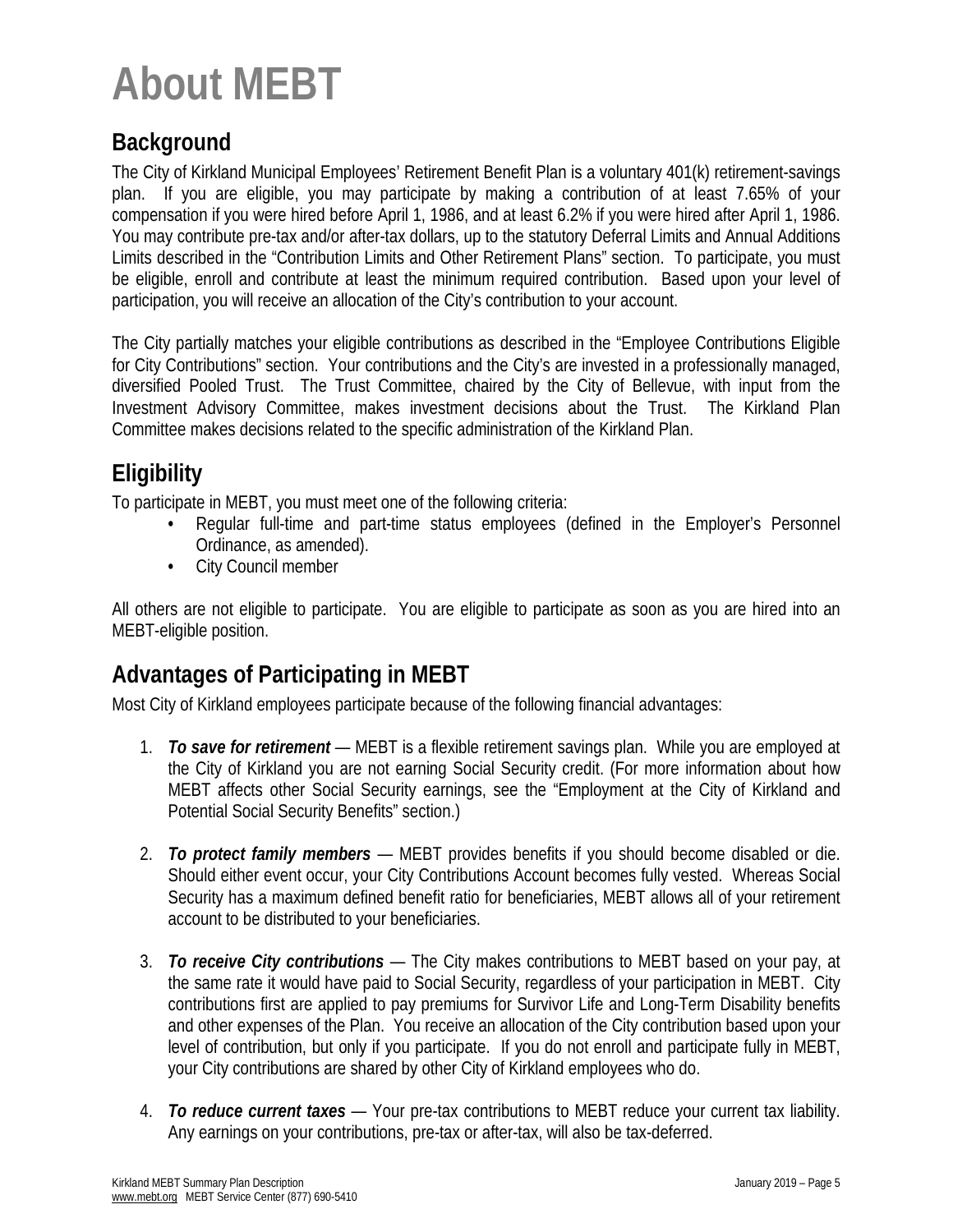# **Contributions to Your MEBT Accounts**

## **Enrolling in MEBT**

Beginning with your hire date, you may sign up at any time by submitting a completed enrollment form. There are no set open enrollment periods or deadlines by which you must enroll. You will be asked to complete an enrollment form, even if you decide not to participate to document your decision. If you sign up for MEBT your payroll deductions will become effective the next pay period following receipt of your form.

## **Choosing Not to Contribute to MEBT**

MEBT is voluntary. If you choose not to enroll, you will still have disability and life insurance.

## **Changing Contributions**

You can change the percentage of your contributions allocated between pre-tax and after-tax dollars at any time. To do so, complete the election form. If received by the payroll cutoff, your change will be effective the next pay period following receipt of your form.

## **Stopping Contributions**

You can stop contributing at any time by submitting a completed election form and a payroll change notice. If received by the payroll cutoff, your change will be effective the next pay period following receipt of your form.

If you choose to stop making the required minimum contribution, there will be a one-year waiting period before you can start contributing again. Keep in mind that while you are not making the required minimum contribution, you are not earning the matching employer contribution, receiving vesting credit, and you are prohibited from making extra employee contributions.

There is no penalty for stopping your extra employee contribution only. Your account balance will continue to earn or lose value based on investment performance.

# *Employee Contributions*

## **Options for Contributing to MEBT**

As an eligible employee, you can make contributions to your MEBT account subject to Internal Revenue Code Deferral Limits and Annual Addition Limits, described in the "Contribution Limits and Other Retirement Plans" section.

Within MEBT there are four possible accounts for employee contributions.

#### **Basic Accounts:**

*If you were hired before April 1, 1986,* you may choose to participate with combined pre-tax and/or aftertax contributions of 7.65% of your compensation.

*If you were hired on or after April 1, 1986,* you may contribute a combination of pre-tax and/or after-tax contributions of 6.2% of your compensation.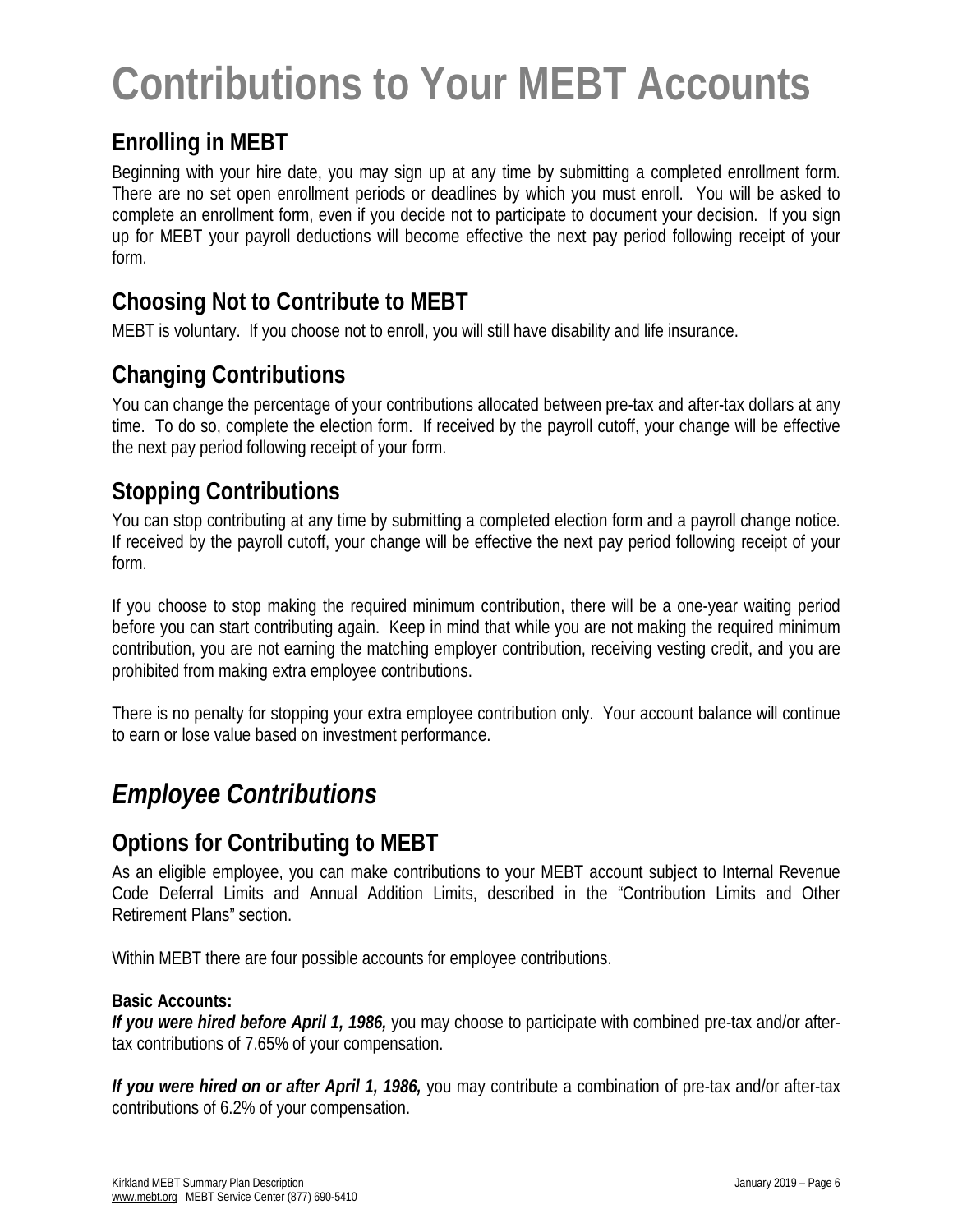*Pre-Tax Basic Account* contributions are deducted from your paycheck before income tax withholding is calculated, deferring your taxes on that money and any earnings until you take a withdrawal.

*After-Tax Basic Account* contributions are deducted from your paycheck after income tax withholding is calculated. Only the earnings on these contributions are tax-deferred.

#### **Extra Accounts:**

If you wish to save more than the required minimum contribution, you may contribute to the MEBT Extra Account.

*Pre-Tax Extra Account* contributions are deducted from your paycheck before income tax withholding is calculated, deferring your taxes on that money and any earnings until you take a withdrawal.

*After-Tax Extra Account* contributions are deducted from your paycheck after income tax withholding is calculated. Only the earnings on these contributions are tax-deferred.

#### **Rollover Account:**

Under certain restrictions, you may roll over distributions from a former employer's eligible retirement plan. (See the "Rolling over Distributions from a Former Employers' Retirement Plan" section for more details.)

### **Benefits of Making Pre-tax Contributions**

When you make pre-tax contributions, you pay taxes on a smaller portion of your current income because your retirement contributions are made before your federal income taxes are calculated. As long as your pre-tax contributions remain in MEBT, your contributions and any investment earnings will be tax-deferred.

| <b>Illustration: Graduated Vesting for City Contributions</b>                                                                                                                                         |                           |                                        |  |  |  |
|-------------------------------------------------------------------------------------------------------------------------------------------------------------------------------------------------------|---------------------------|----------------------------------------|--|--|--|
| Zoë Schmidt is a new City of Kirkland employee making \$40,000 per year. This chart shows how Zoë's contribution will<br>reduce her current income taxes if she makes a contribution of 6.2% to MEBT. |                           |                                        |  |  |  |
|                                                                                                                                                                                                       | Without MEBT contribution | With MEBT 6.2% pre-tax<br>contribution |  |  |  |
| Zoe's Pay                                                                                                                                                                                             | \$40,000                  | \$40,000                               |  |  |  |
| Pre-tax Contribution                                                                                                                                                                                  | $-0$                      | $$ -2,480$                             |  |  |  |
| Taxable Pay                                                                                                                                                                                           | \$40,000                  | \$37,520                               |  |  |  |
| Federal Tax Owed (estimated rate: 15%)                                                                                                                                                                | \$6.000                   | \$5.628                                |  |  |  |
| $\mu$ making are tax contributions of \$2,400. Zoo reduces bet current taxes by \$272. (\$6,000 \$5,620)<br>$D_{\alpha\alpha}$ ulte                                                                   |                           | 700′c                                  |  |  |  |

*Result:* By making pre-tax contributions of \$2,480, Zoë reduces her current taxes by \$372 (\$6,000-\$5,628). Zoë's contribution also triggers an allocation by the City to her employer account.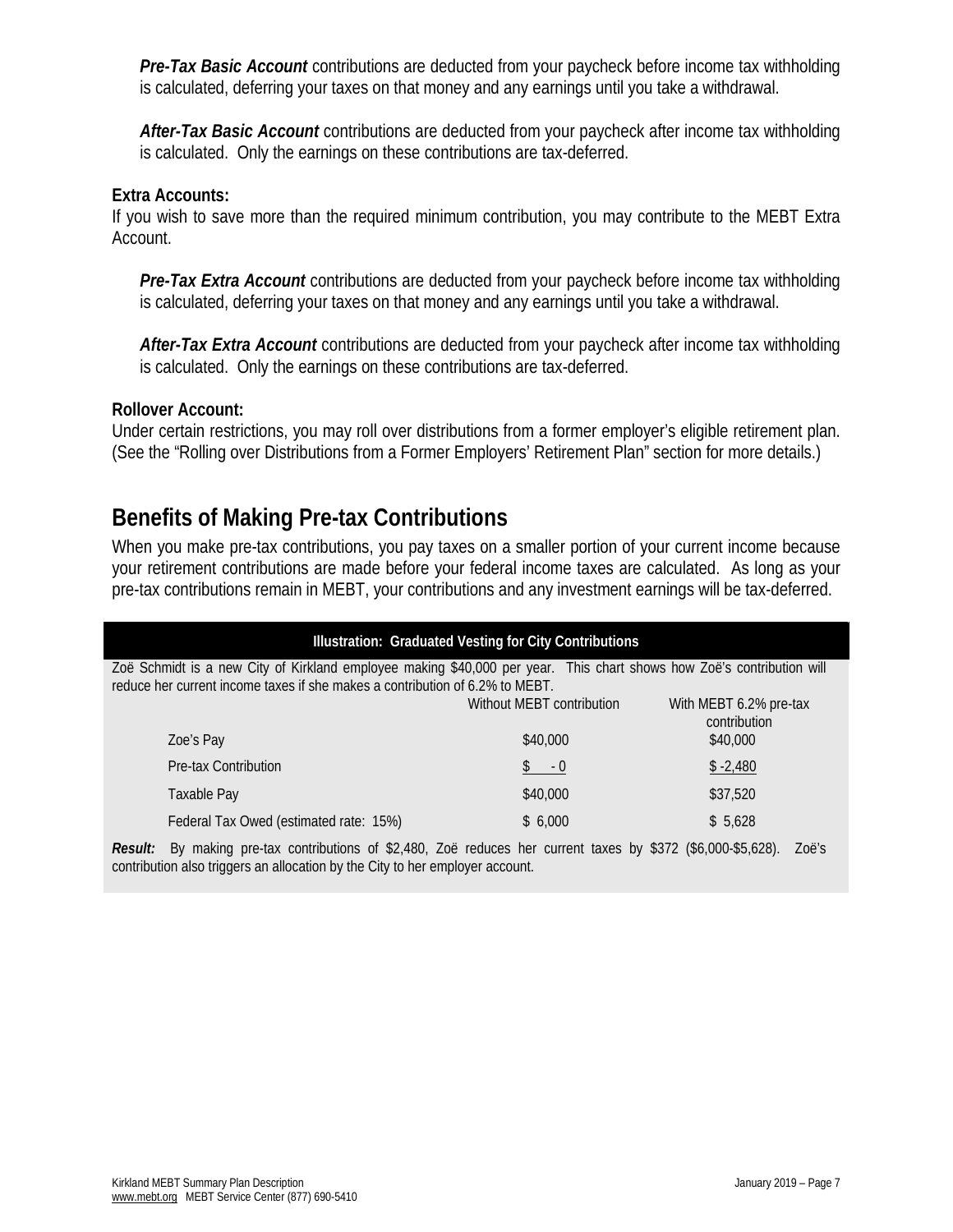## **Pre-tax Contribution Limits**

The Internal Revenue Code limits the amount you can contribute, pre-tax, each year into any 401(k) plan. Employees 50 years and older within a Plan year have a higher limit for tax-deferred contributions. This additional amount is called a "catch-up contribution," and is not subject to the Annual Additions Limit.

| Limits to Tax-Deferred Salary Contributions                                                                                                                               |                       |  |  |
|---------------------------------------------------------------------------------------------------------------------------------------------------------------------------|-----------------------|--|--|
| Age of Participant                                                                                                                                                        | 2019 Plan Year        |  |  |
| Under 50                                                                                                                                                                  | \$19,0002             |  |  |
| 50 and older <sup>1</sup>                                                                                                                                                 | \$25,000 <sup>2</sup> |  |  |
| <sup>1</sup> Based on employee's age at end of Plan year, December 31.<br><sup>2</sup> This amount is indexed to increase in increments of \$500 as published by the IRS. |                       |  |  |

## **Contribution Limits and Other Retirement Plans**

If you contribute on a pre-tax basis to MEBT and to a tax-deferred plan with another employer, your contributions are combined for purposes of the deferral limit. Since it's your responsibility to ensure that your contributions do not exceed the deferral limit, consult with your tax advisor to make certain you are complying with federal requirements. The Form W-2 from each employer will report the amount of your elective deferrals. If your total exceeds the dollar limitation in effect for that calendar year, you should decide which plan you wish to designate as the plan with the excess amount. If you designate MEBT as holding the excess amount for any calendar year, you must notify the Plan Committee of your designation by March 1 of the following calendar year. The Trustee will distribute the excess amount to you, plus earnings (or losses).

If you contribute to other Retirement Plans at the City of Kirkland, it is your responsibility to ensure that your contributions do not exceed federal limits.

#### **Illustration: Limits on Tax-Deferred Contributions, Investing Options**

Alex Parsons is 45 years old and wants to maximize his contributions to retirement savings.

For 2019, the annual maximum for tax-deferred contributions to his MEBT account is \$19,000 for participants under age 50. In this case, Alex can make pre-tax contributions of \$19,000 to MEBT. (If Alex were 52 in 2019, he could make a catch-up contribution of an additional \$6,000, for a total of \$25,000.)

He may also choose to make additional pre-tax contributions of up to \$19,000 to the City's Section 457 Plans. In addition, Alex may make additional after-tax MEBT contributions, as long as his total MEBT contributions do not exceed the Internal Revenue Code Section 415 Annual Additions Limit, described below.

#### *IRS Annual Additions Code Section 415 Limit*

The Annual Additions Limit, applied to MEBT, means that the total annual contributions to your MEBT accounts (employer and employee, pre-tax and after-tax) plus any contributions to PERS 3 cannot be greater than the lesser of \$56,000 (2019 limit—subject to change thereafter) or your annual compensation minus your employee contributions to PERS, LEOFF or PSERS. It is your responsibility to monitor that you are within Internal Revenue Code limits.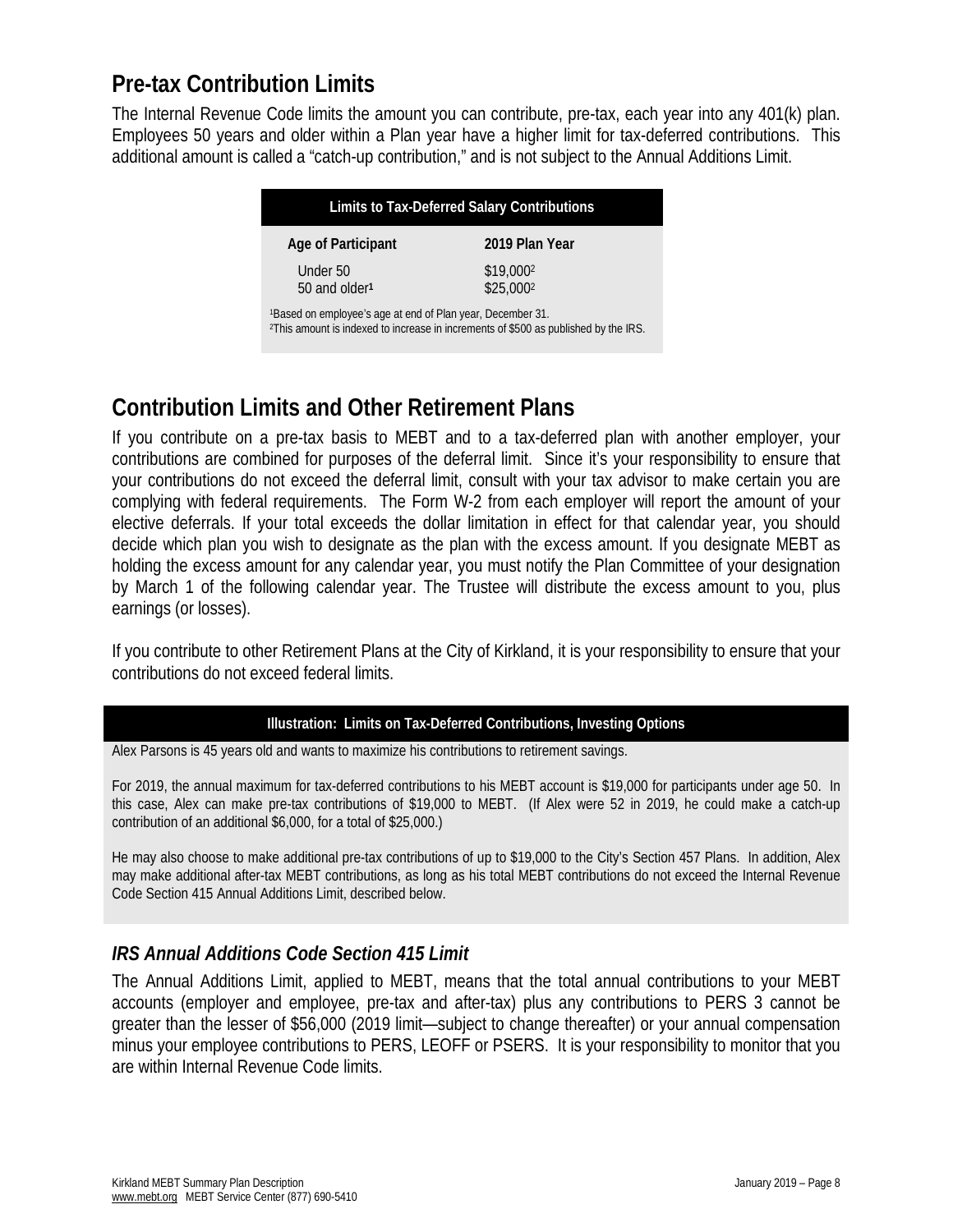#### **Illustration: IRS Annual Additions Limit, Applied to MEBT**

#### Joan Whitley is 25 years old. Her annual compensation is \$20,000.This year she contributed \$400 to PERS II. Total Pay \$20,000 PERS Contribution 1995 19.600

The 415 limit is the lesser of \$56,000 or net compensation, so Joan's limit is \$19,600. In this example, Joan can have total employee and employer contributions up to \$19,600 to MEBT (the lesser amount of the Annual Additions Limit). Note: If Joan was in PERS 3, her total employee and employer contributions would be limited to \$19,200 since the \$400 PERS 3 contributions count against the overall limit.

Juan Garcia is 49 years old and wants to put as much money into his retirement as possible. His annual compensation is \$80,000. This year he contributed \$3,200 to LEOFF II.

| Compensation                 | \$80,000 |
|------------------------------|----------|
| <b>LEOFF II Contribution</b> | $-3,200$ |
| <b>Net Compensation</b>      | \$76,800 |

Net Compensation

The 415 limit is the lesser of \$56,000 or net compensation, so Juan's limit is \$56,000. In this example, Juan can have total employee and employer contributions up to \$56,000 to MEBT (the lesser amount of the Annual Additions Limit).

## **Benefits of Making After-tax Contributions**

Internal Revenue Code Section 402(g) limits the amount of pre-tax contributions a person can defer each tax year. Once the limit has been met, you may defer contributions in the City's 457 Plans, and/or you may contribute to MEBT on an after-tax basis. Any investment earnings on your after-tax contributions will accumulate tax-deferred until you take your money out of MEBT.

You may make withdrawals *for any reason* from your after-tax Extra contributions and earnings while you are employed. (See the "For Withdrawals During Employment: Hardship and Non-hardship" section for more details.)

## **Rolling Over Distributions from a Former Employers' Retirement Plan**

You may roll over distributions from a former employer's eligible retirement plan into your MEBT account if they meet the following criteria:

- **•** The amount must be an "eligible rollover distribution." An eligible rollover distribution comes from another qualified, employer-sponsored retirement plan or certain individual retirement accounts (IRAs). IRAs must be "conduit IRAs," funded as a result of a prior rollover from an employer. Qualified plans must meet certain federal requirements under section 401(a) of the Internal Revenue Code. These plans include profit sharing, 401(k) plans and pension plans, among other plans. *The MEBT Committee is considering whether or not to accept rollovers from other sources subject to rules promulgated by the IRS.*
- **•** You must deposit the rollover into MEBT within 60 days of receipt or via a direct rollover from your account with your former employer.

These savings remain tax deferred and become eligible for withdrawals according to the MEBT rules for Rollover Accounts. Rollover contributions are not eligible for City contributions. If you were employed previously by another entity that participates in MEBT, you may make a direct transfer to your new Kirkland MEBT account via direct rollover.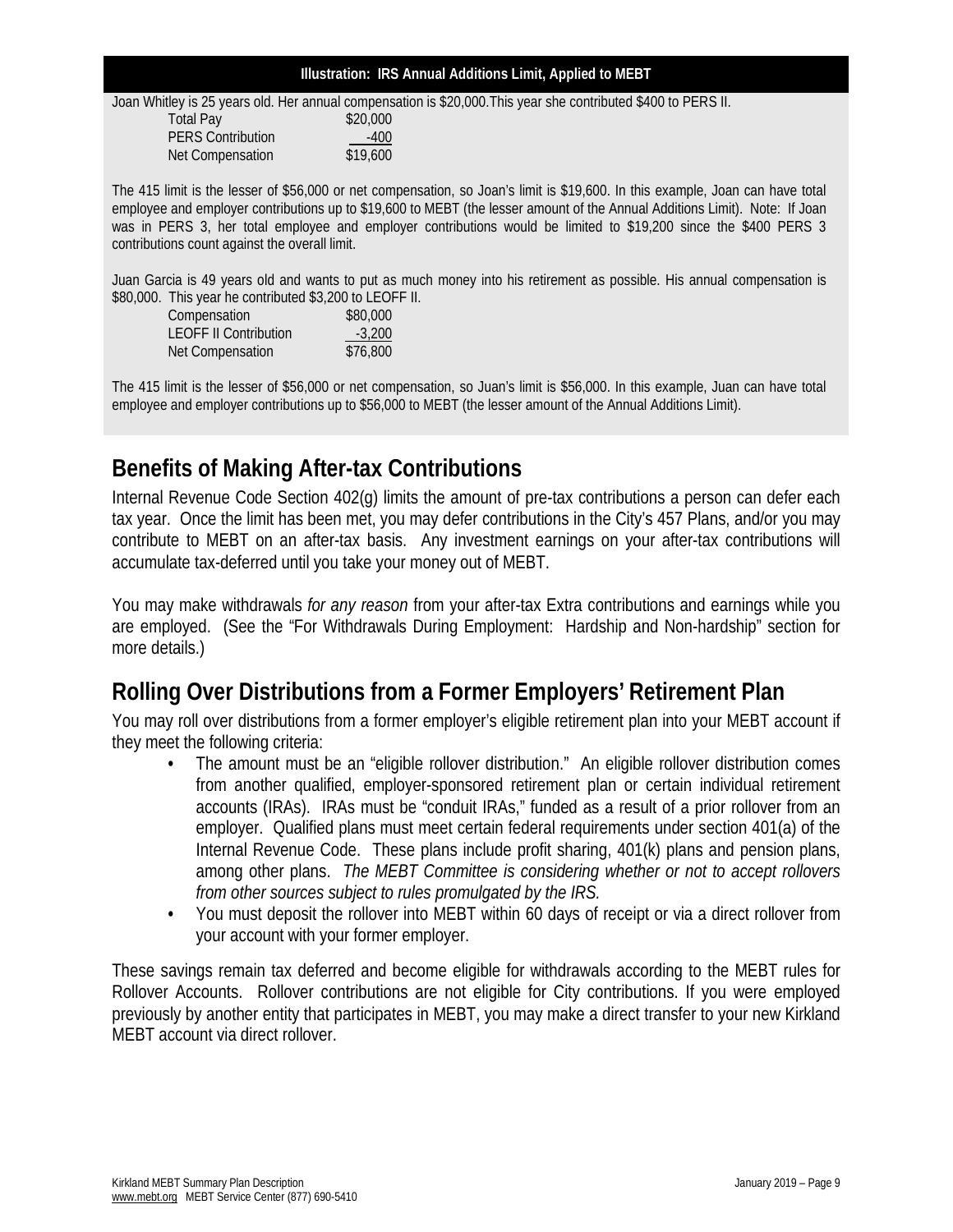## *City of Kirkland Contributions*

## **Calculating the City's Contribution**

The City's contribution to MEBT for all employees equals the sum of what it would have paid for each employee under Social Security.

The City contribution is reduced by insurance premiums to pay for the Survivor & Disability Benefits insurance and Medicare contributions. The remaining amount is deposited to an employer contribution account in the Trust, from which the following is deducted:

- **•** Administrative expenses of the Plan and Trust not otherwise paid.
- **•** Pension Continuation Benefits for disabled participants.

To this result, add back into the City's Contribution Account:

**•** Forfeitures of non-vested employer accounts from separating employees.

This becomes the City contribution that is allocated monthly to contributing participants if you have made the required minimum contribution. Generally, the match has been about \$0.95 for each \$1.00 you contribute. However, if Plan expenses or insurance premiums are unexpectedly high, the amount of the match could be less.

## **Employee Contributions Eligible for City Contributions**

Depending on your hire date at the City of Kirkland, your allocation of City contributions may be different.

**If you were hired before April 1, 1986,** your required minimum contributions up to 7.65% of compensation are eligible for City contributions until your compensation equals the Social Security Wage Base (SSWB) (\$132,900 in 2019). If your compensation exceeds the wage base, your contributions up to 1.45% of compensation above the Social Security wage base are eligible for City contributions. You are not eligible for Medicare through the City of Kirkland. (Medicare eligibility may have been earned through another employer or through a spouse or former spouse's participation in Medicare.)

**If you were hired on or after April 1, 1986,** your required minimum contributions up to 6.2% of compensation are eligible for City contributions until your compensation equals the Social Security Wage Base (\$132,900 in 2019). You are earning credits for Medicare through the City of Kirkland. Both you and the City each contribute 1.45% for Medicare coverage, whether or not you enroll in the MEBT Retirement Plan.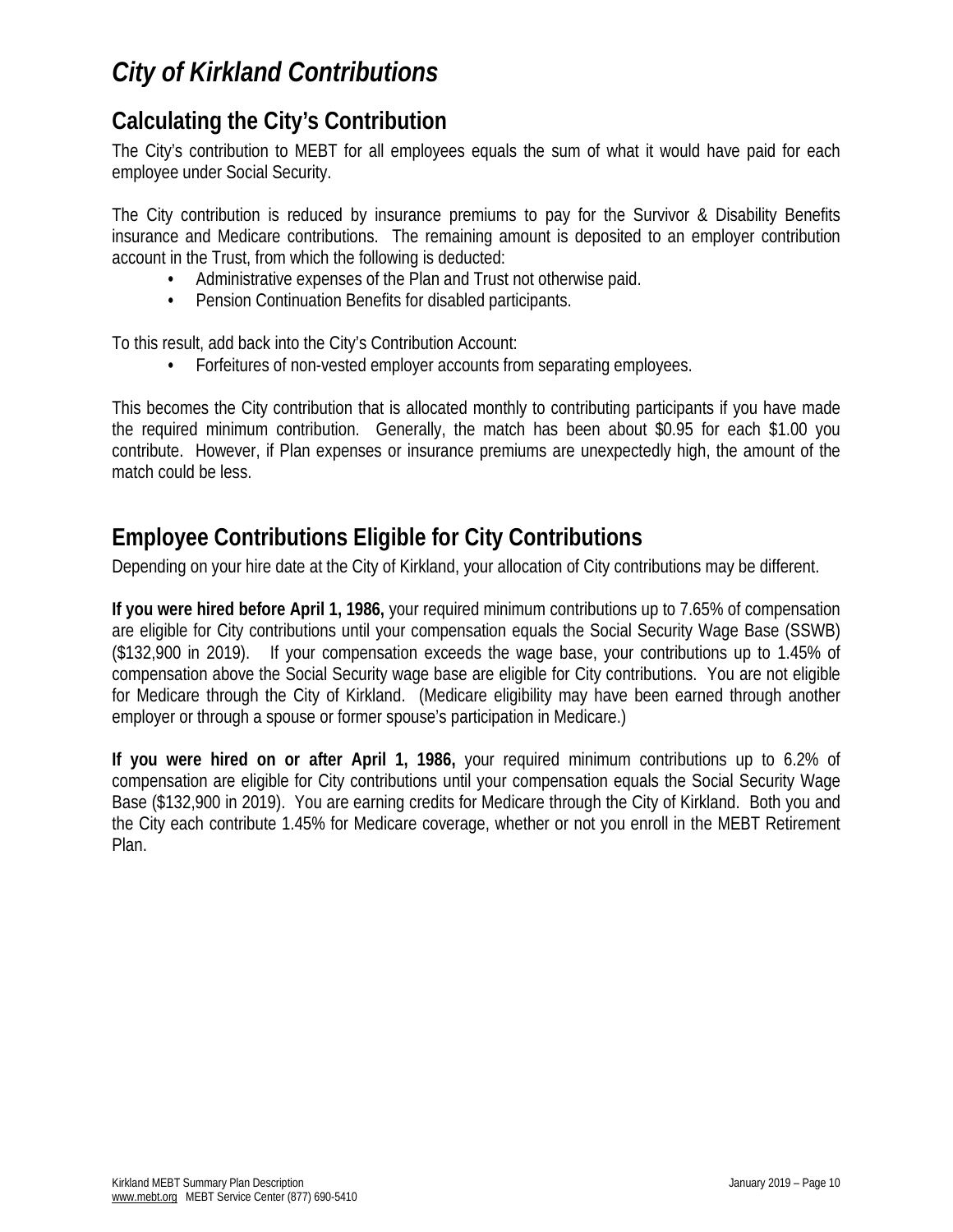| Kirkland: MEBT Contribution Matrix <sup>1</sup> |                                                                                       |                                                      |                                                         |  |  |
|-------------------------------------------------|---------------------------------------------------------------------------------------|------------------------------------------------------|---------------------------------------------------------|--|--|
|                                                 | Maximum Percentage of Employee<br><b>Basic Contributions</b><br>(Pre-Tax & After-Tax) | Maximum Percentage Eligible for<br>City Contribution | Medicare Percentage (Paid by both<br>City and Employee) |  |  |
| Pre 4/1/86 Hire                                 |                                                                                       |                                                      |                                                         |  |  |
| <b>Compensation Under SSWB</b>                  | 7.65%                                                                                 | 7.65%                                                | 0%                                                      |  |  |
| <b>Compensation Over SSWB</b>                   | 1.45%                                                                                 | 1.45%                                                | 0%                                                      |  |  |
| Post 4/1/86 Hire                                |                                                                                       |                                                      |                                                         |  |  |
| <b>Compensation Under SSWB</b>                  | 6.20%                                                                                 | 6.20%                                                | 1.45%                                                   |  |  |
| <b>Compensation Over SSWB</b>                   | 0%                                                                                    | 0%                                                   | 1.45%                                                   |  |  |
|                                                 |                                                                                       |                                                      |                                                         |  |  |

1City contributions are allocated pro-rata based on employee contributions up to these participant contribution rates.

#### **Illustration: City Contributions Allocated According to Employee Contributions**

Sally Olson was hired in 1985. She earned \$30,000 per year and contributed 7.65% of her pay to MEBT. This example shows how the City's contribution added to Sally's MEBT account in one year if the City's matching contribution was 75%:

|                                         | Sally's Contribution: | \$30,000.00 | City's Contribution:                       |                   | \$2,295.00                                |  |
|-----------------------------------------|-----------------------|-------------|--------------------------------------------|-------------------|-------------------------------------------|--|
|                                         |                       | X 7.65%     |                                            |                   | X 75%                                     |  |
|                                         |                       | \$2,295.00  |                                            |                   | \$1,721.25                                |  |
|                                         |                       |             |                                            |                   |                                           |  |
| Total Contributions to Sally's Account: |                       |             | \$2,295.00<br>$+$ \$1,721.25<br>\$4,016.25 | (Sally)<br>(City) | retirement savings before earnings/losses |  |

Result: With the City of Kirkland's allocation, Sally's contribution of \$2,295.00 grew to \$4,016.25 in one year. If she did not participate, Sally would give up \$1,721.25 in additional contributions from the City, as well as future tax-deferred earnings on her account. Note: City contributions are subject to a 5-year vesting schedule**.** (See "About Vesting" section.)

## **About Vesting**

"Vested" is a word for ownership. The portion of your benefit in which you are "vested" is the portion you can take with you when you leave employment with the City. You are always 100% vested in your own employee contributions to MEBT.

Effective January 1, 2019, MEBT has a 5-year vesting schedule that applies to contributions made by the City. After 12 months of participation, you become 20% vested in your Employer Account, and your vesting increases at 1.666% per month (20% per year) after that. After five years you become 100% vested in your employer contributions. You earn vesting credit only during the months you are actively participating in MEBT.

You will become 100% vested prior to five years of service if, while employed by the City, you die, become disabled or are laid off.

You also become 100% vested when you reach your Normal Retirement Date (the earlier of age 65 or the earliest service retirement date under any other retirement benefit program to which the City contributes on your behalf). See chart that follows for PERS, LEOFF, and PSERS current retirement dates for 2019. See Department of Retirement Services website (www.drs.wa.gov) for any changes.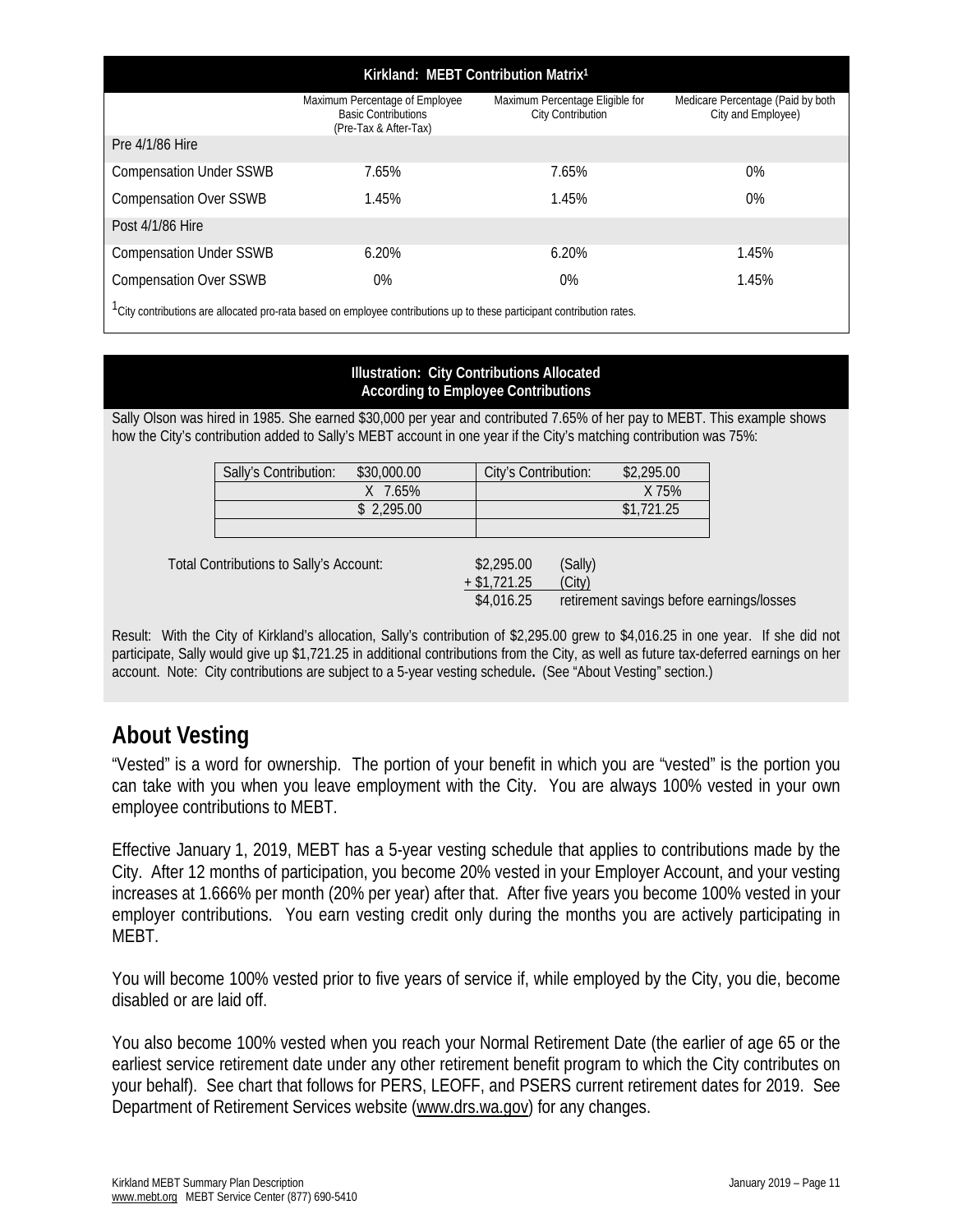If you separate from the City prior to five years of participation for any other reason, you will forfeit the unvested portion of your City contributions, based on the vesting schedule.

|                    | <b>Current Retirement Dates under PERS and LEOFF</b>       |                                                                                                                                                                                                                                                                   |  |  |  |
|--------------------|------------------------------------------------------------|-------------------------------------------------------------------------------------------------------------------------------------------------------------------------------------------------------------------------------------------------------------------|--|--|--|
|                    | Earliest Service Retirement (may have reduced<br>benefits) | <b>Normal Retirement</b>                                                                                                                                                                                                                                          |  |  |  |
| PERS <sub>1</sub>  | Not available                                              | • Age 60 with 5 years of service.<br>• Age 55 with 25 years of service.<br>• Any age with 30 years of service.                                                                                                                                                    |  |  |  |
| PERS <sub>2</sub>  | Age 55 with 20 years of service                            | • Age 65 with 5 years of service.                                                                                                                                                                                                                                 |  |  |  |
| PERS <sub>3</sub>  | Age 55 with at least 10 years of service credit.           | • Age 65 with at least 10 years of service.<br>• Age 65 with 5 years of service, if at least 12<br>months were earned after reaching age 44.<br>• Age 65 with 5 years of service credit earned<br>under PERS 2 by June 1, 2003 and then<br>transferred to PFRS 3. |  |  |  |
| LEOFF <sub>1</sub> | Not available                                              | • Age 50 with 5 years of service.                                                                                                                                                                                                                                 |  |  |  |
| LEOFF <sub>2</sub> | Age 50 with 20 years of service                            | • Age 53 with 5 years of service                                                                                                                                                                                                                                  |  |  |  |
| <b>PSERS</b>       | Age 53 with 20 years of service.                           | • Age 65 with 5 years of service.<br>• Age 60 with 10 years of PSERS service.                                                                                                                                                                                     |  |  |  |

#### **Illustration: Graduated Vesting for City Contributions**

Roberta Owen has participated actively in MEBT for three years and eight months. She is 100% vested in the employee contributions she made to her account: \$11,000.

The City has contributed an additional \$10,000 to her account. According to the 5-year vesting schedule for City contributions, Roberta is 60% vested in the City's contributions (20% for the first year plus 20% for each full year of participation after that). Because she has participated an additional eight months, she has earned additional vesting credit of 1.666% for each of those months. Her total vesting credit in City contributions is calculated as follows:

| 3 years (20% per year)         | 60.00%      |
|--------------------------------|-------------|
| Plus 8 months x 1.666%         | 13.33%      |
| <b>Total Percentage Vested</b> | 73.33%      |
|                                |             |
| <b>City Contributions</b>      | \$10,000.00 |
| Vested Percentage              | .7333       |
| <b>Vested Account Balance</b>  | \$7,333.00  |

If Roberta were to terminate employment today, she would have 100% of her own contributions (\$11,000) and \$7,333.00 from the City's contributions. (The unvested difference of \$2,667.00 would be forfeited.)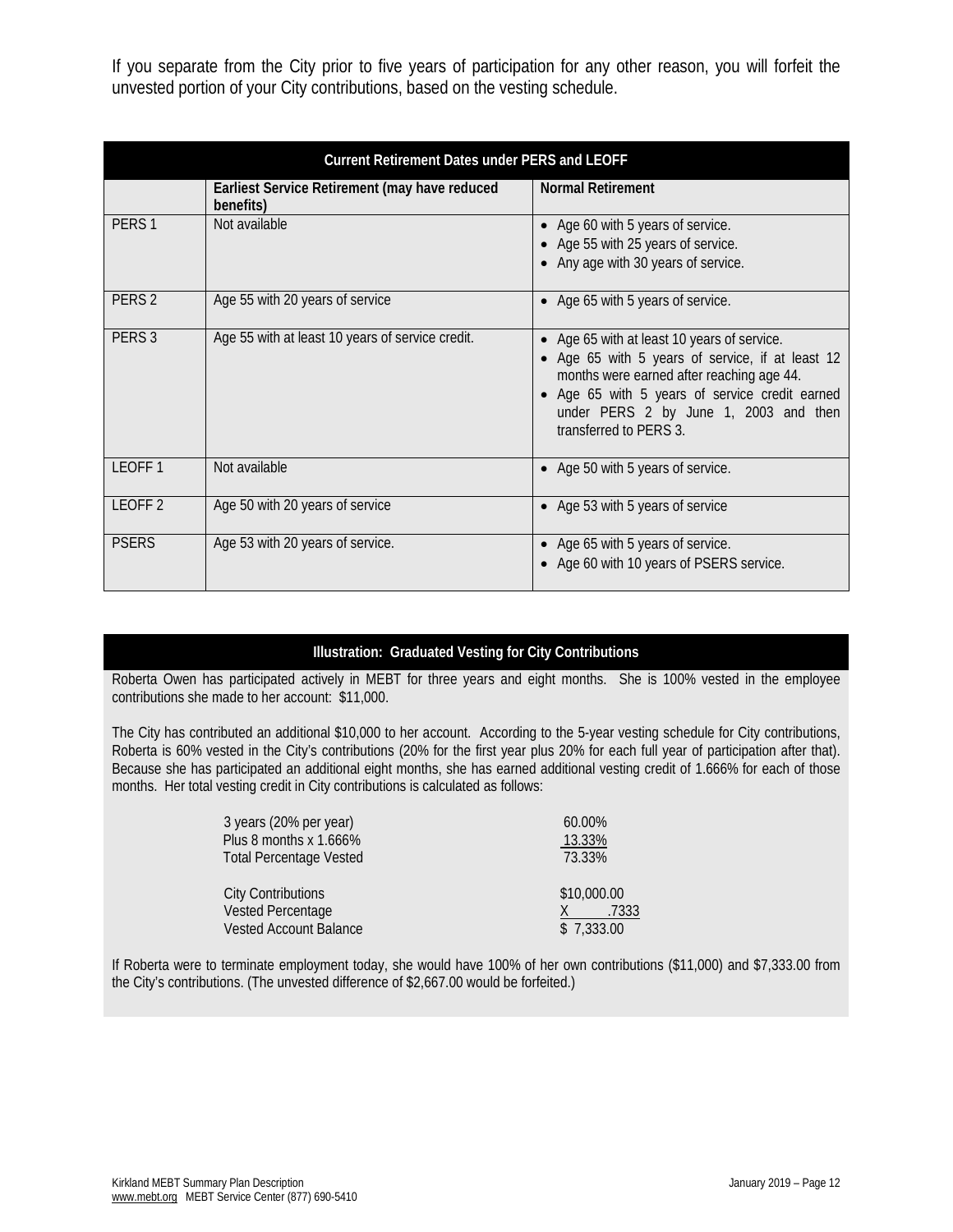## **Leaving the City before Full Vesting**

As in the above example, if you leave City employment before you are 100% vested, the portion of your City contributions that are not vested will be forfeited. If you return to City of Kirkland employment, that money will not be returned to your account.

Forfeitures are added to the City's contribution to MEBT for allocation to current contributing participants.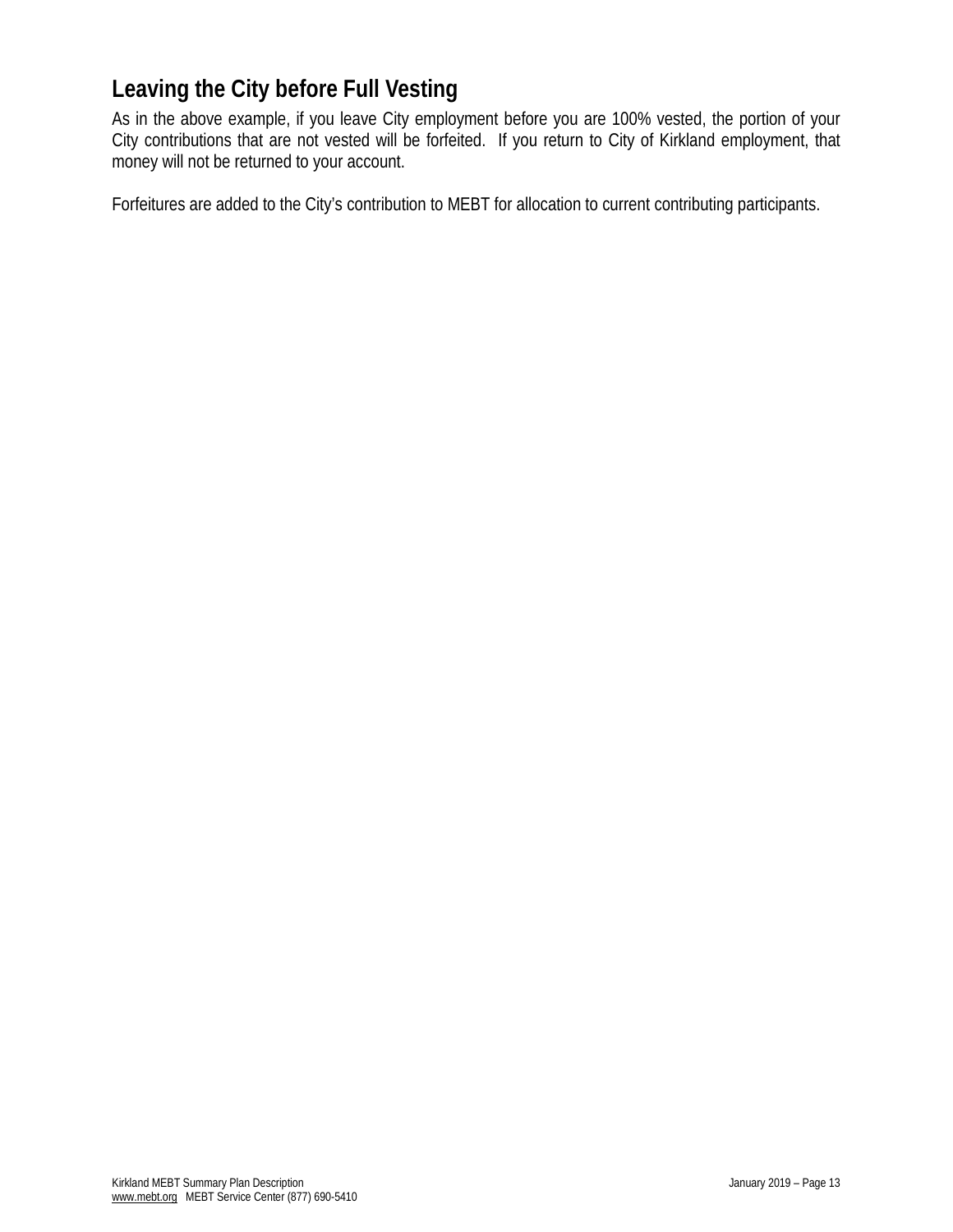# **MEBT Investments**

### **MEBT Investment Decisions**

The MEBT Trust Committee makes investment decisions for the Trust. They are guided by the MEBT Investment Policy Statement and recommendations from the Investment Advisory Committee, composed of one representative from each MEBT-member entity, and advised by a professional investment manager hired by the MEBT Trust Committee.

#### *MEBT Investment Policy Statement*

Investments in the fund are made according to the MEBT Statement of Investment Policy (SIP). Assets are diversified based on asset-class targets that are established in the SIP. Investments are periodically "rebalanced" when the value of the investments varies from the established targets.

MEBT is generally invested in domestic equities (stocks), foreign equities (stocks) and fixed-income investments (bonds). Because the Trust is a vehicle for long-term retirement savings, the Trust Committee has established a relatively moderate, balanced investment philosophy.

### **MEBT Account Value**

The value of your MEBT Plan account is based on contributions, any amounts rolled over from prior plans, any distributions or withdrawals and the Trust's investment results. Your account is tracked in units and a unit value is calculated each day based on the underlying value of the Trust's investments. Your account will be valued on a daily basis. Your transactions are processed using the unit values in place on the day they were made. It's important to remember that severe downturns in market or economic conditions could result in losses to your accounts. As with all investments, past performance is not indicative of future results.

You may review the following information about your account online at www.mebt.org:

- **•** Contributions (yours and the City's).
- **•** Distributions and withdrawals
- **•** Rollovers
- **•** Increases or decreases due to investment returns (interest, dividends, capital appreciation and depreciation, realized and unrealized gains or losses).

## **MEBT Valuation after Leaving Employment**

If you leave all or part of your account balance in the main Trust account, your balance may increase or decrease over time, depending on investment results. If you are eligible to transfer your account into MEBT's Enhanced Cash Fund, your account value will start from the value of your account on the date the transfer occurs, plus variable earnings less any periodic account administrative fees. Administrative fees may be assessed periodically to help pay for the costs of maintaining the account. The amount is based on annual plan administrative expenses.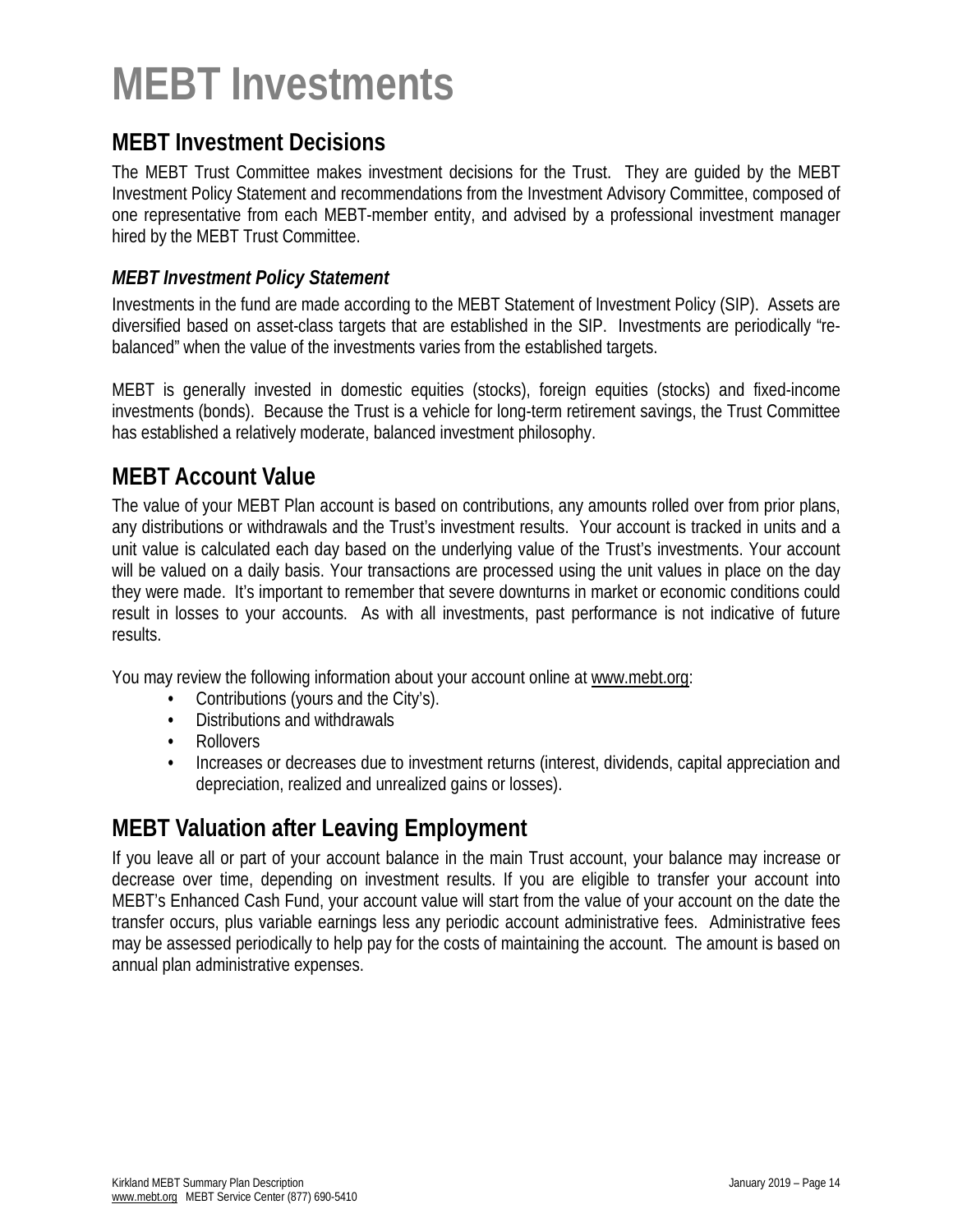# **Distributions and Withdrawals**

You (or your beneficiaries) can take distributions from your vested contributions and earnings after any of the following events: retirement; separation from employment with the City; attaining age 59 1/2 (while still employed by the City); disability; or death.

While still working for the City, you may take a hardship withdrawal (restrictions are discussed under the "Tax Consequences Distributions and Withdrawals" section) or a non-hardship withdrawal for any reason from your after-tax accounts or rollover account.

# *Distribution Options*

#### *If your vested account balance is \$1,000 or less:*

When you leave employment, you will receive distribution forms from the MEBT Service Center to describe your distribution options. You are required to receive a distribution in the form of a direct rollover or a lump sum payment. Failure to elect a distribution option could result in subsequent forfeiture of your account (see the "Unclaimed Accounts" section) and maintenance fees may be deducted periodically until an election is made. You have 30 days to decide whether to elect a direct rollover of your distribution. You may waive this right if you desire to expedite a payment. The non-vested portion of your employer account will be forfeited. If you are under age 59½ and you take a distribution, you may owe the IRS a 10% tax penalty, in addition to ordinary federal income taxes (see the "Tax Consequences of Taking Money from MEBT" section).

#### *If your vested account balance is more than \$1,000:*

When you leave employment, you will receive distribution forms from the MEBT Service Center to describe your distribution options. You have 30 days to decide whether to elect a direct rollover of your distribution, take a distribution, or keep your money in MEBT. You may waive this right if you desire to expedite a payment. The non-vested portion of your employer account will be forfeited. If you are under age 59½ and you take a distribution, you may owe the IRS a 10% penalty, in addition to ordinary income taxes (see the "Avoiding the Early Withdrawal 10% Penalty" section). Maintenance fees will be deducted periodically until an election is made.

If your account balance is greater than \$1,000 and \$5,000 or less you may remain in MEBT and your account balance will be transferred to a Enhanced Cash account. Maintenance fees will be deducted periodically until an election is made.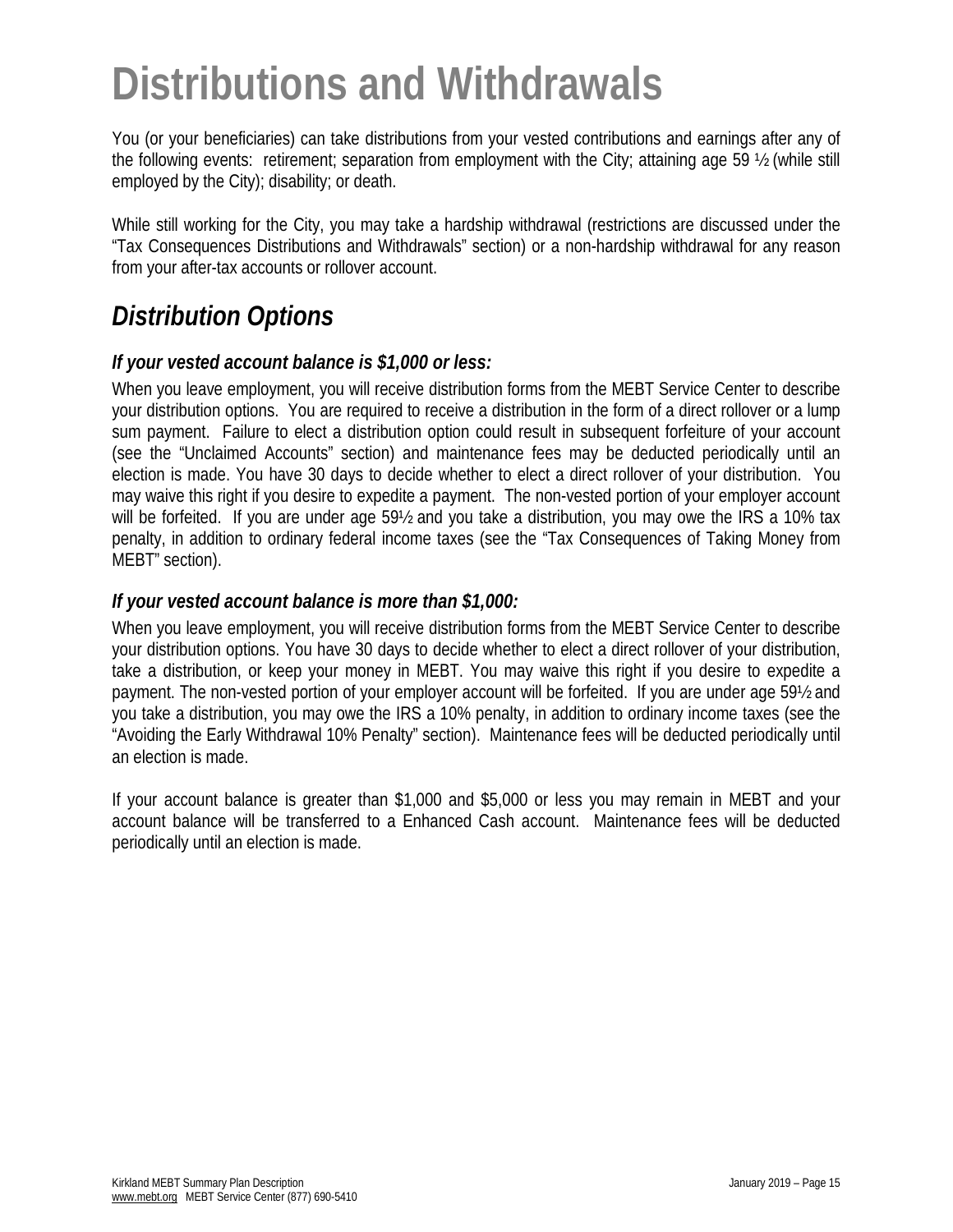| Benefit Payment Options, by Circumstance <sup>1</sup> |                                                                                                                                                    |     |       |  |  |
|-------------------------------------------------------|----------------------------------------------------------------------------------------------------------------------------------------------------|-----|-------|--|--|
|                                                       | Leave City with $> $1,000$<br>Leave City with $\leq$ \$1,000<br>Death (Payment to<br>vested balance<br>vested balance<br>Beneficiary) <sup>2</sup> |     |       |  |  |
| Single Lump-Sum Payment                               | X                                                                                                                                                  | Χ   | X     |  |  |
| Direct Rollover (at least \$200)                      | Χ                                                                                                                                                  | Χ   | Χ     |  |  |
| <b>Partial Distribution</b>                           | Χ                                                                                                                                                  | n/a | Χ     |  |  |
| Installment Payments                                  | Χ                                                                                                                                                  | n/a | Χ     |  |  |
| <b>Annuity Contract</b>                               | X                                                                                                                                                  | n/a | X     |  |  |
| Defer Payment                                         | Χ                                                                                                                                                  | n/a | $X^3$ |  |  |

<sup>1</sup>Combinations of these benefit-payment options are possible. Read the IRS Special Tax Notice Regarding Plan Payments and consult your tax advisor prior to taking a distribution.

 $^2$  The rules for beneficiaries are highly complex, and there are certain dates by which decisions must be made to assure appropriate benefits are received. <sup>3</sup> Limited to 5 years for a non-spouse beneficiary.

#### **MEBT Distribution Options, Defined**

- **Lump-Sum Payment** You receive a single payment of the entire distribution amount.
- **Direct Rollover** MEBT will pay the distribution amount directly to another eligible plan or individual retirement account (IRA) that will accept the rollover. The distribution amount must be at least \$200. If you die, a rollover is available for a spouse or non-spouse beneficiary. (See the "Rolling over Distributions from a Former Employers' Retirement Plan section.)
- **Partial Distribution** You receive a single payment of the amount you choose to have distributed. The rest remains in MEBT until you choose another distribution option.
- **Installment Payments** MEBT will make periodic payments (monthly, quarterly or annually) from your account balance over a specified period of time. You may choose to take your installments either:
	- Over a fixed number of years.
	- For a specific dollar amount per payment.
	- Over your life expectancy.
	- As a joint and survivor option (over your life and your beneficiary's life expectancy).
	- You may reduce, accelerate or defer installments on all or a portion of your remaining account balances.
- **Annuity Contract** You may elect to have MEBT use your account balance to purchase a non-transferable annuity contract from an insurance company. The insurance company takes on the contractual obligation to provide you income in installment distributions, for life or for a fixed period.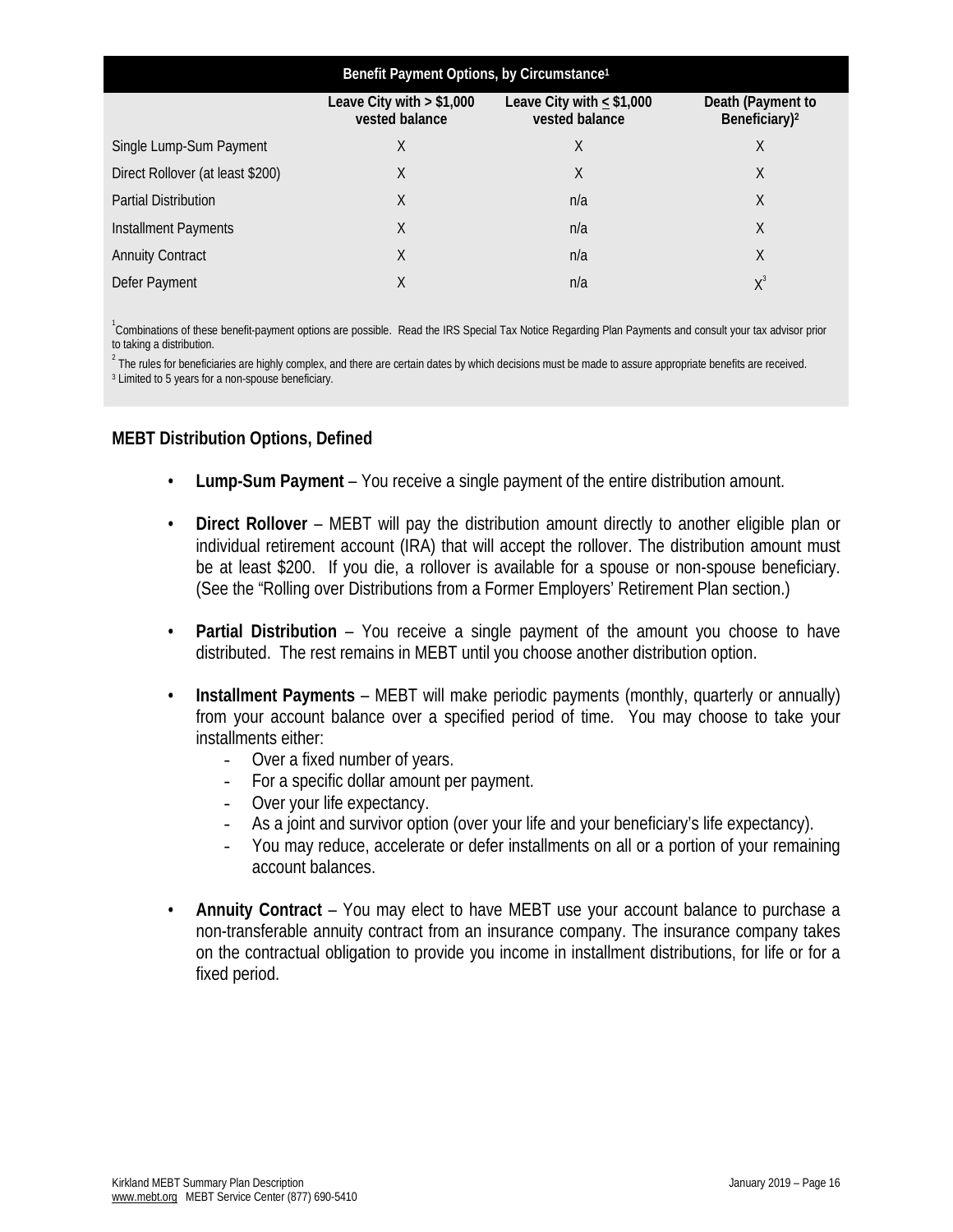- **Payment Deferral**  You may elect to keep your money in MEBT. However, the Internal Revenue Code requires that you take your money from MEBT or start receiving the minimum benefit payment by the earliest of the following dates:
	- April 1, immediately following the calendar year after you reach age 70  $\frac{1}{2}$ .
	- If you continue working for the City of Kirkland past age 70 ½, you can leave your money in MEBT until April 1st following the year of your retirement. At that time you must begin receiving at least a minimum benefit payment from MEBT.

For all distribution options, your account balance will be subject to the gains and losses in the Trust unless you elect and are eligible to segregate your account balance in a money market type account (the Enhanced Cash account). (See the "MEBT Valuation after Leaving Employment" section.) You will be charged an administrative fee to help pay for the costs of maintaining your account. The amount is based on annual plan administrative expenses. As a result, the total amount paid to you could be more or less than the value of your account balance when you are first eligible to take a distribution.

#### *If you are a beneficiary:*

If you still have an account balance when you die, additional complex restrictions and deadlines apply. For more detail, see also the "For Death" section.

### **Distribution Options for Rehired Participants**

You may stop distributions or continue to receive distributions previously elected but may not alter a prior election after rehire. However, once you are age 59 ½, you may elect any form of distribution available to a terminated participant.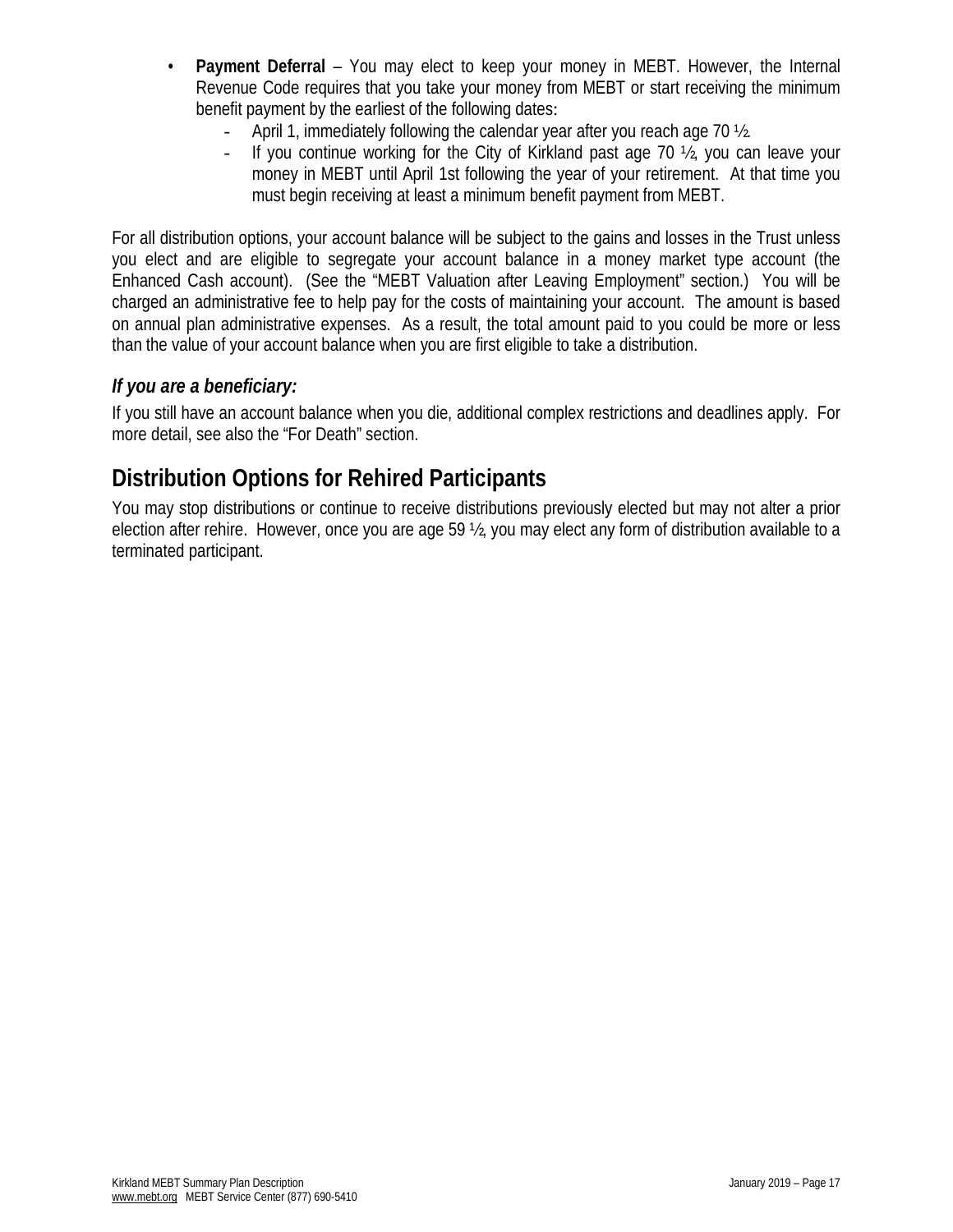# *For Disability*

## **If you become disabled**

If you become disabled and unable to continue your employment with the City of Kirkland and are eligible for benefits under the long-term disability policy, your account will become 100% vested. If you terminate employment because of disability, you may elect to have your account paid out. Another option is to keep your money in MEBT and receive a Pension Continuation Benefit, if you qualify.

#### *Pension Continuation Benefit:*

In addition to being eligible for benefits from the long-term disability policy, you may be eligible to receive monthly Pension Continuation Benefits.

The purpose of the Pension Continuation Benefit is to allow you to continue to accumulate retirement savings in MEBT, while you are not working because of your disability. Under this option, you keep your money in MEBT and each month you will receive an allocation to your account equal to 180% of your Basic Contributions (whether After-Tax or Pre-Tax deferrals) actually made in the calendar month immediately prior to your disability. Note the only Basic Contributions (whether After-Tax or Pre-Tax deferrals) that qualify are those that are eligible for employer matching contributions (generally the first 6.2% or 7.65% if hired before April 1, 1986). These contributions are 100% vested.

To qualify for this benefit, you must:

- **•** Have been actively making contributions to MEBT immediately before your disability; and
- **•** Keep your money in MEBT until you are eligible to retire; and
- **•** Meet the definition of disability, as defined below. Note: this is a more stringent definition than under the long-term disability policy.

If you take a distribution before you are eligible to retire, Pension Continuation Benefits cease. However, you may take in-service withdrawals without jeopardizing your Pension Continuation Benefit. (In-service withdrawals include non-hardship from your After-Tax Extra (voluntary) and Rollover accounts and hardship withdrawals from your After-Tax Basic accounts.)

The Pension Continuation Benefit contribution to your account will continue until the *earlier of*:

- Your 65<sup>th</sup> birthday.
- Your earliest service retirement date under any other retirement-benefit program (such as, PERS, LEOFF, or PSERS) where you can receive full benefits (i.e., not actuarially reduced).
- The date you receive a retirement distribution.
- The date you are no longer disabled, as defined below.

#### *Disability for Pension Continuation Benefit defined*

You must not be able to engage in any substantial gainful activity as a result of a medically determinable physical or mental impairment that has lasted—or can be expected to last—for a continuous period of 12 months or longer, or can be expected to result in death.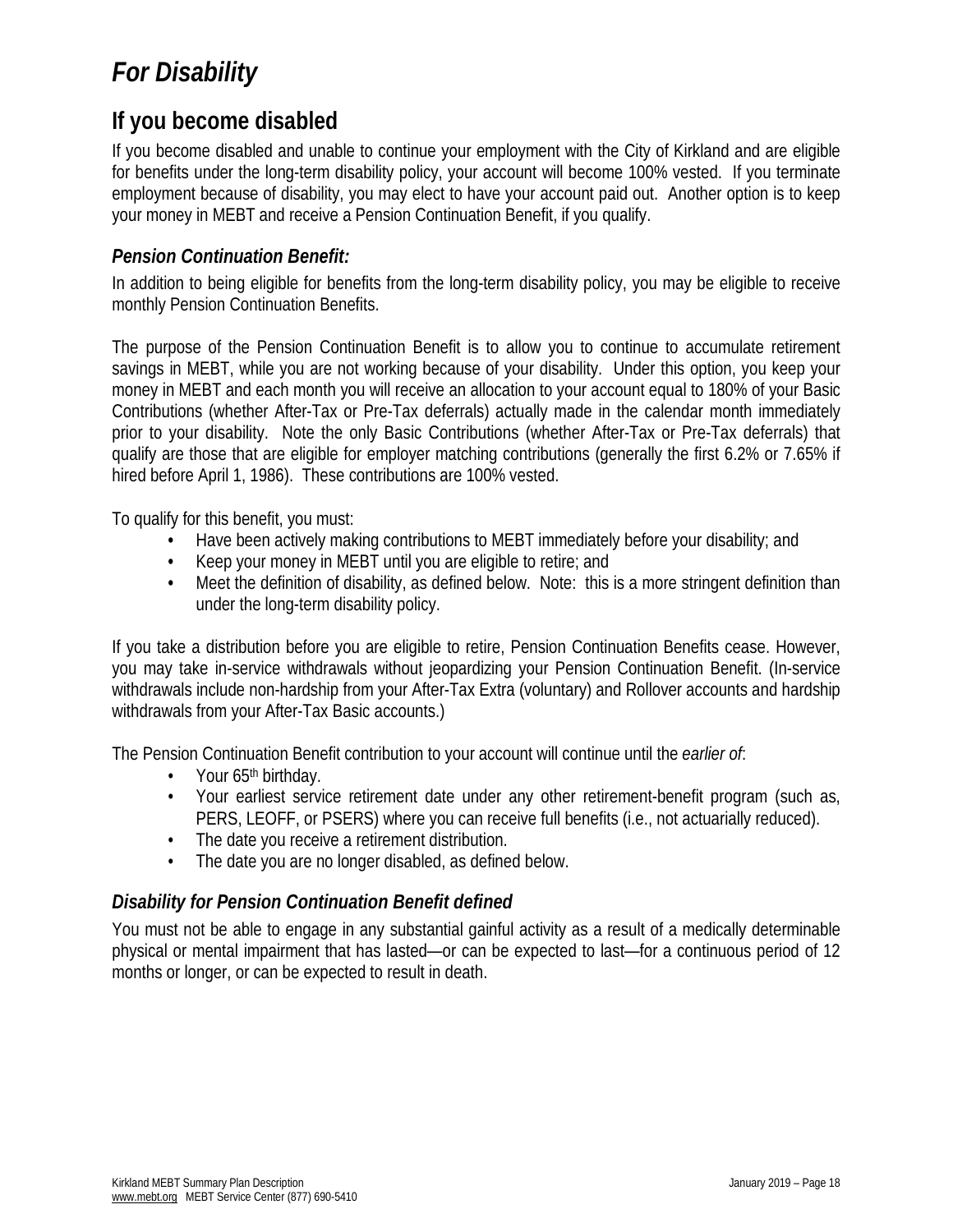# *For Death*

## **Beneficiary options**

If you die while employed by the City of Kirkland, your City contributions will become 100% vested. All of your accounts become payable to the beneficiary(ies) named on your current Beneficiary Designation form. Since every situation is unique, your beneficiary(ies) should contact Human Resources as soon as possible, after your death, to apply for information on all city benefits. Beneficiaries will receive a packet of information to share with their financial or tax advisors before making benefit-payment decisions. Contact the MEBT Service Center for more information.

#### *Decision Deadlines for Beneficiaries*

Your spouse or other beneficiary(ies) must make decisions by key dates to be sure to receive the benefits to which they are entitled. Failure to meet these dates and required distribution amounts may result in an excise tax of 50% of the amount that should have been distributed. The rules are complex and are described in a separate memorandum included in the survivor's information packet.

## **Payment Options for My Surviving Spouse**

A primary beneficiary who is your spouse has the following payment options:

- Rollover the entire rollover-eligible balance.
- Rollover a portion and receive the balance in a lump sum.
- Lump-sum distribution (any time before you would have reached age 70 ½).
- Installment payments.
- Partial distribution.
- Defer receipt of payment. Payments must begin by the later of either:
	- The end of the year following the year of your death; or
	- By the time you would have reached age 70 ½.

Any rollover-eligible amount is subject to a mandatory 20% withholding unless it is rolled over.

## **Payment Options for Other Beneficiaries**

Non-spouse beneficiaries have the following payment options:

- Rollover the entire rollover eligible balance to an inherited IRA.
- Rollover a portion to an inherited IRA and receive the balance in a lump sum or other form.
- Lump-sum distribution.
- Installment payments.
- A combination of lump sum with the remainder in installments.

Beneficiaries or their representatives should consult tax advisors to be fully aware of the tax consequences of any payment option selected and when elections must be made. Beneficiaries are responsible for requesting payment within the proper timeframe.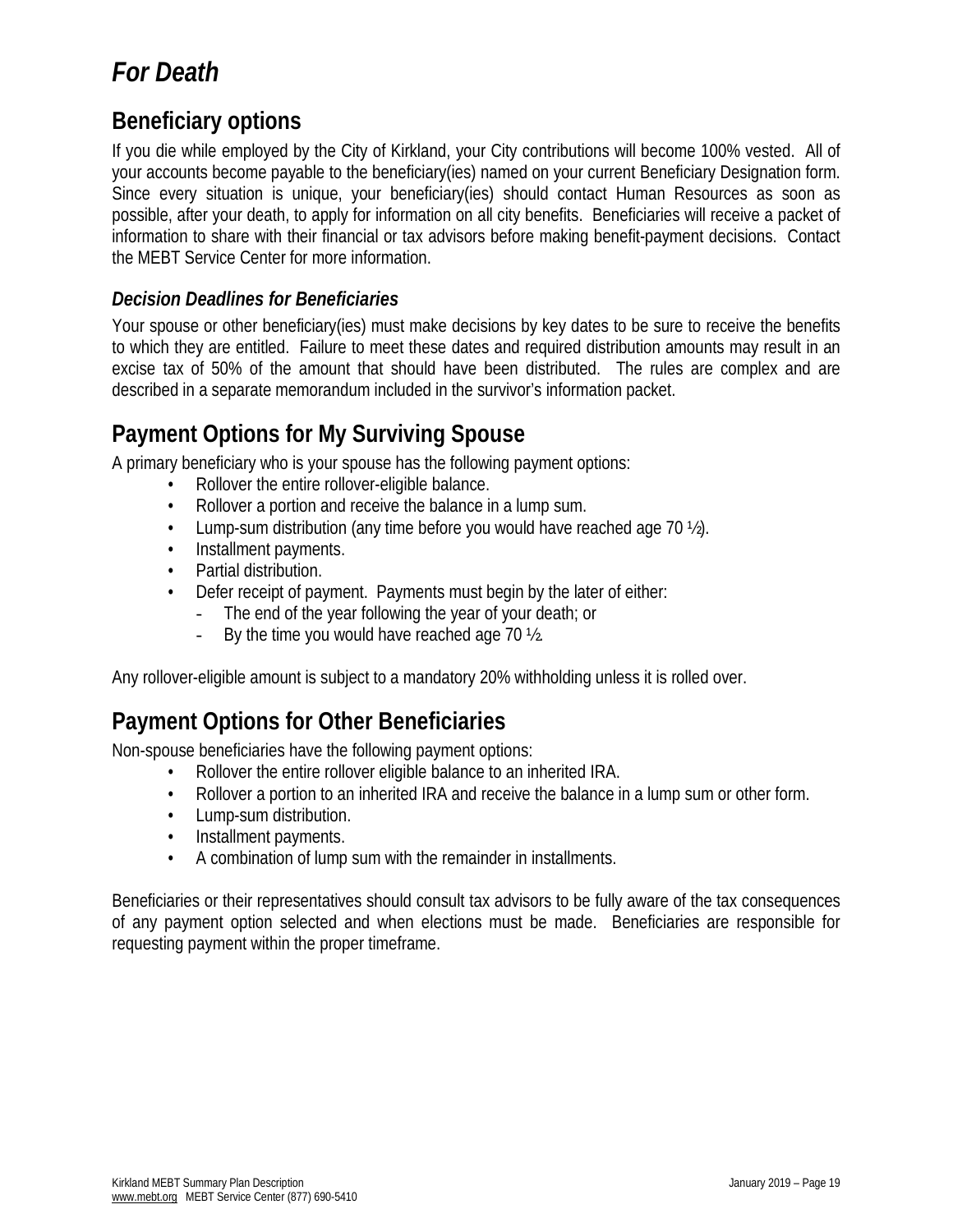*For Withdrawals during Employment: Hardship and Non-hardship* If you have attained age 59 ½, you have the right to withdraw all or part of any of your MEBT accounts (including your employer accounts) while still employed by the City of Kirkland. You may choose to receive the in-service distribution in any of the optional forms of benefit provided for under the plan.

If you have not yet attained age 59 ½, within certain restrictions, you may withdraw money from your Employee Contribution Accounts while you still are employed. You may not repay any money withdrawn, however, and you are limited in the number of withdrawals permitted. During employment (and before age 59 ½), you cannot make a withdrawal from your City Contributions account or related earnings. MEBT has two types of withdrawals during your employment: non-hardship and hardship. Each type of withdrawal has different rules.

Effective January 1, 2014, an employee is limited to four (4) withdrawals (hardship or non-hardship) in any calendar year. This is a change from the past focus on types of accounts. Now there is a limit of four per calendar year no matter what type of distribution or from what account. Plan accordingly.

## **Taking a Non-Hardship Withdrawal**

You may take a non-hardship withdrawal from your after-tax basic employee contribution accounts (contributions plus earnings) or from your rollover account (contributions plus earnings) for any reason. You will not be able to participate in the after-tax basic account for 6 months from the effective date of the withdrawal. You may participate in the extra-contributions account or the pre-tax account during this time period.

#### **Illustration: Withdrawal from After-Tax Basic Account**

Ellen Jones currently contributes 6.2% of her earnings to MEBT. She has elected to have 50% of these contributions placed into the after-tax basic account, and 50% into the pre-tax account. Her most recent MEBT statement showed she had \$10,000 in the after-tax basic account and \$10,000 pre-tax account.

She has decided to make a withdrawal of \$8,000 from her after-tax basic account. Ellen submits the necessary non-hardship withdrawal paperwork to Human Resources.

When she receives her withdrawal check it will be a proportionate combination of after-tax contributions and earnings that have not yet been taxed. The earnings that have not been taxed will be subject to a 20% federal income tax withholding and a possible 10% penalty.

Ellen is not able to participate in the after-tax basic account for 6 consecutive months. She chooses to place 100% of her contributions into the pre-tax account during this time period.

You can also take a withdrawal from your extra-employee contribution account. A processing fee may be assessed at the time of withdrawal.

## **Taking a Hardship Withdrawal**

Under certain conditions you may take a hardship withdrawal from your Tax-Deferred Account (pre-tax contributions plus any earnings as of December 31, 1988).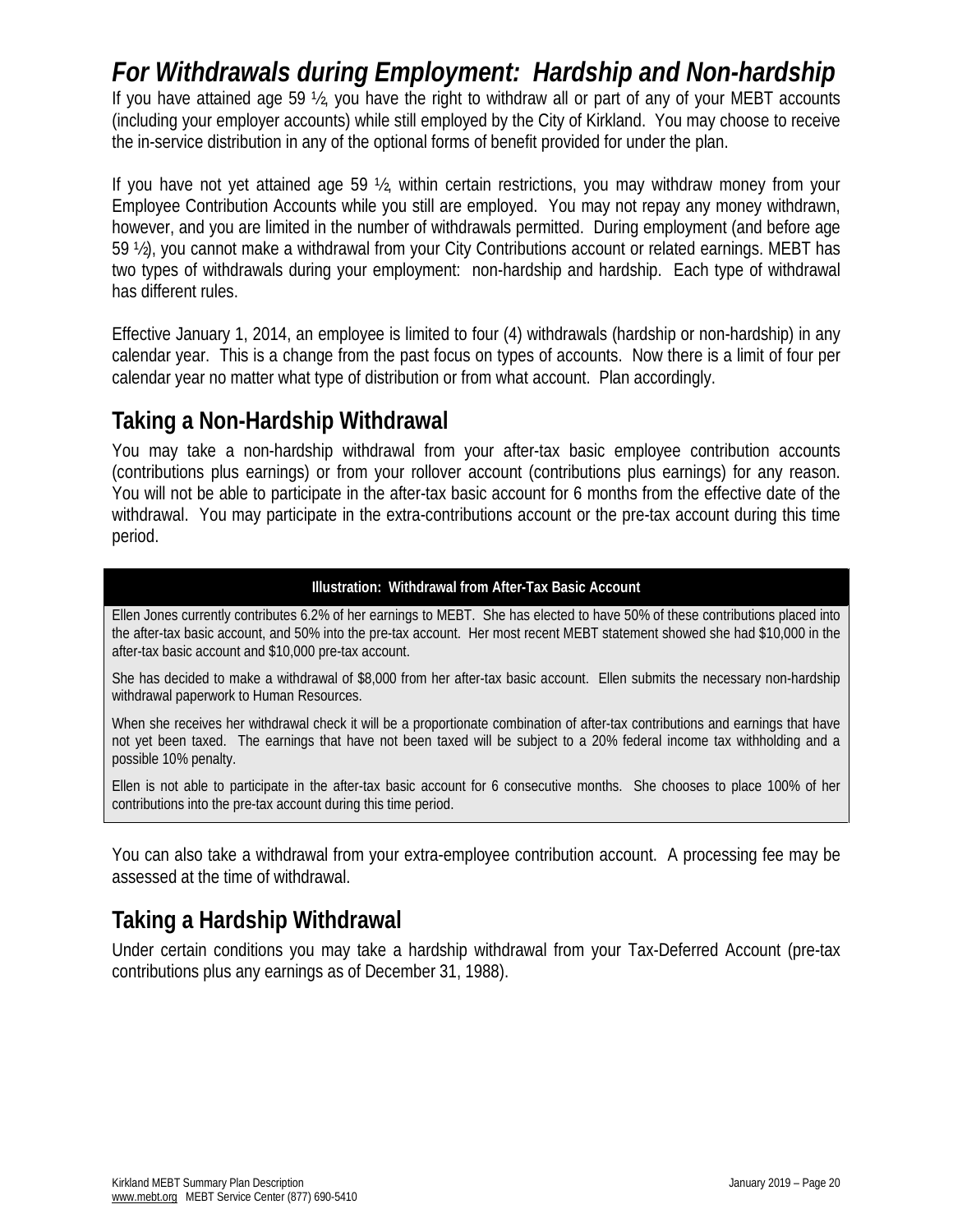#### *Limitations:*

Hardship withdrawals are for situations that constitute an immediate and heavy financial need that you are unable to satisfy from other sources, for the following reasons:

- Uninsured medical expenses for yourself, your spouse, your dependents or your beneficiary.
- Purchase of your principal residence (limited to once per lifetime).
- Payment of post-secondary educational expenses for yourself, your spouse, your dependents or your beneficiary.
- Need to prevent eviction from your principal residence or to prevent foreclosure on the mortgage on your principal residence.
- Substantial improvement, alteration or reconstruction of your principal residence or the need to repay a loan for the foregoing (available only from your After-Tax Basic Account).
- Payment for funeral expenses of a parent, your spouse, your child, your dependent or your beneficiary.
- Payment for certain expenses relating to the repair of damage to a principle residence that would qualify for the casualty loss deduction under Code Section 165 on your federal income tax return.
- Payment for expenses and losses (including loss of income) incurred by the employee on account of a disaster declared by the Federal Emergency Management Agency (FEMA) under the Robert T. Stafford Disaster Relief and Emergency Assistance Act provided that the employee's principal residence or principal place of employment at the time of the disaster was located in an area designated by FEMA for individual assistance with respect to the disaster.

To apply for a hardship withdrawal, you also must submit an affidavit, in writing, that the financial need *cannot be met by any other means*, including any of the following:

- Reimbursement or compensation by insurance.
- Reasonable liquidation of your assets (to the extent such liquidation would not itself cause an immediate financial hardship).
- Receipt of other distributions from plans maintained by the City of Kirkland or any other employer.

Note: If you could relieve your need by one of the above means, but the effect would be to increase the amount of your need, you still may make the assertion that your financial need cannot be met by any other means.

### **Taking a Loan from the Plan**

The Plan permits the Plan Committee to adopt a policy under which the Plan may make loans to participants. A copy of the loan policy adopted by the Plan Committee is available upon request from the MEBT Service Center.

## **Qualified Reservist Distribution**

If you are a reservist or National Guardsman who after September 11, 2001, was called to active duty for at least 180 days (or indefinitely), you may take a distribution of your elective deferrals under the Plan while you are on active duty, regardless of your age. The 10% premature distribution penalty tax, normally applicable to Plan distributions made before you reach age 59 ½, will not apply to the distribution. You also may repay the distribution to an IRA, without limiting amounts you otherwise could contribute to the IRA, provided you make the repayment within two years following your completion of active duty.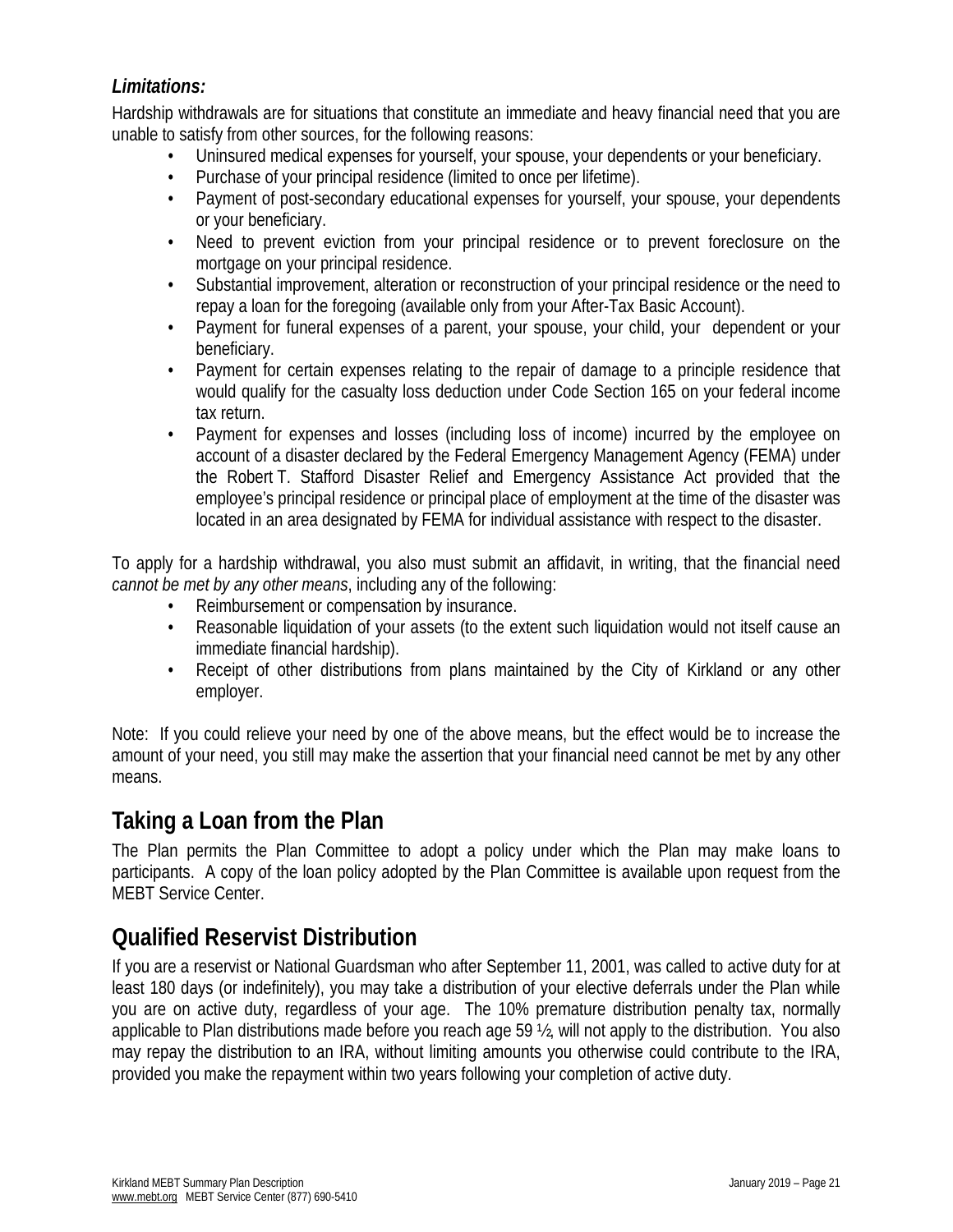# **Tax Consequences Distributions and Withdrawals**

## **Tax Consequences of Taking Money from MEBT**

When you take withdrawals or distributions from your MEBT accounts, there are likely to be tax consequences. You are responsible for reporting any withdrawal to the Internal Revenue Service (IRS) as income on your federal income-tax filing. MEBT will provide you and the IRS with a Form 1099-R to report any distributions.

If you are under age 59 ½ when you take the withdrawal, you may owe both ordinary income taxes and an additional 10% tax penalty to the IRS. Under limited circumstances you may qualify for an exemption from the tax penalty, described in the "Special Circumstances" section.

Consult with a qualified tax advisor to determine the proper method of reporting any distributions or withdrawals you receive from MEBT. Internal Revenue Code rules are complex, change periodically, and vary according to individual circumstances.

Here is a brief summary of the taxes you may incur when taking money from MEBT:

- **• Loans** Loans are not taxable if they are repaid in accordance with the Plan's loan policy while you are working for the City.
- **• In-service Withdrawals after Age 59 ½** -- In-service withdrawals may be taken from any of your MEBT accounts after you have attained age 59 ½. Because you already have paid federal income tax on after-tax contributions, you pay taxes only on the associated investment earnings, which were tax-deferred. If the withdrawal is not being rolled over, the distribution is subject to mandatory 20% federal income tax withholding on the pre-tax amounts and any earnings on the after-tax amounts. Withholding is a pre-payment of potential taxes. Depending on your other circumstances, your actual tax liability may be more or less than this amount.
- **• Non-hardship Withdrawals** Non-hardship withdrawals can be taken only from your After-Tax Basic, After-Tax Extra accounts, and Rollover account (unless you are 59 ½ or older). Since you already have paid federal income tax on after-tax contributions, you pay taxes only on the associated investment earnings, which were tax-deferred. If the withdrawal is not being rolled over, you will incur a mandatory 20% federal income tax withholding on the earnings. This withholding is a pre-payment of potential taxes. Your actual tax liability may be more or less than this amount. The 10% tax penalty for early withdrawal also may apply if you are younger than 59 ½. (See the "For Withdrawals during Employment: Hardship and Nonhardship" section.)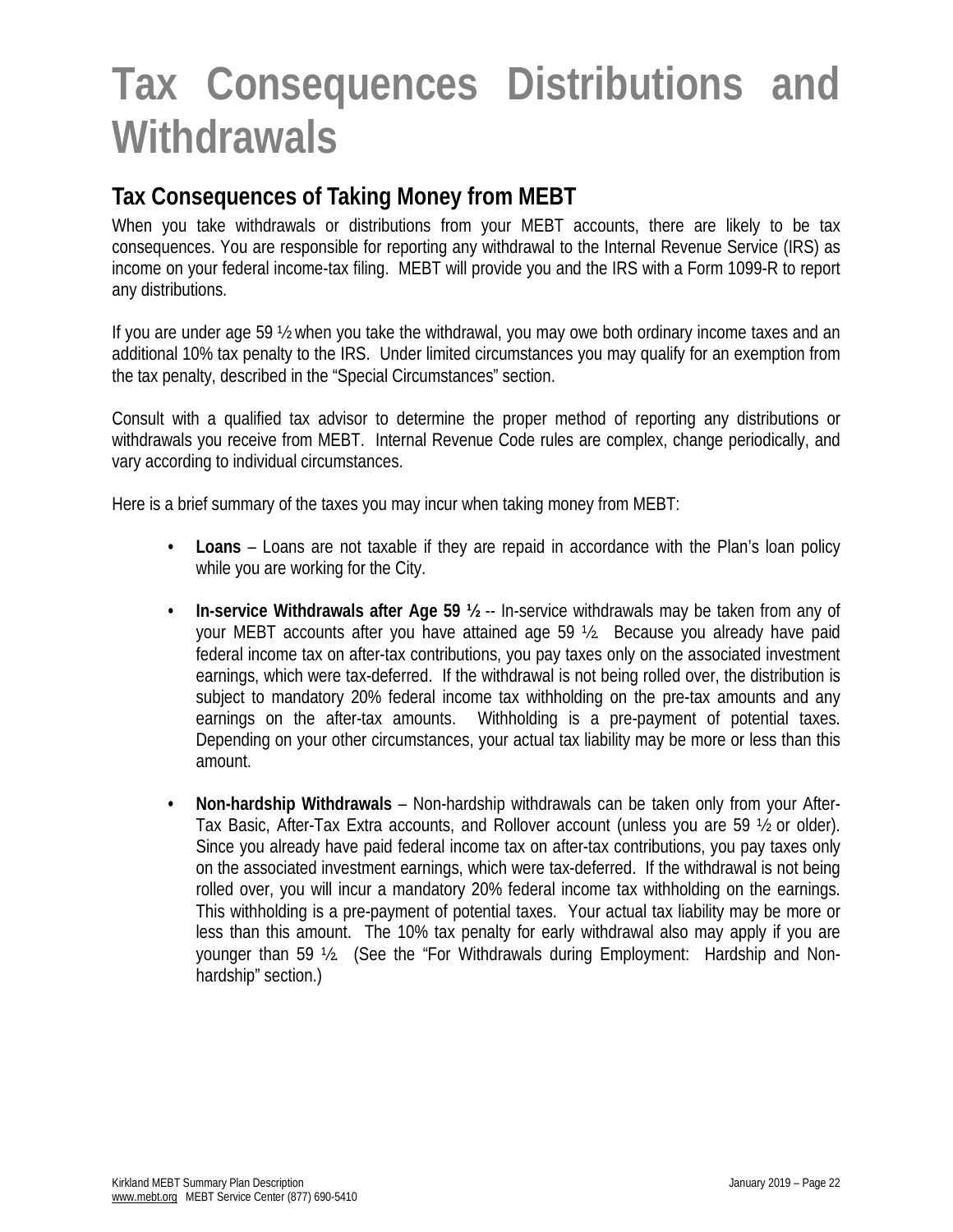- **• Hardship Withdrawals** Hardship withdrawals can be taken only from your Pre-Tax Account (pre-tax contributions, plus any earnings at December 31, 1988). Your Employer Contribution Account is not available for Hardship Withdrawals. You will owe federal income taxes on the pre-tax contributions and on any investment earnings. Withholding is optional. You may elect to have a portion of your withdrawal withheld for income taxes that you will owe and for the 10% tax penalty for early withdrawal you may owe if you are younger than 59 ½. These withdrawals are not eligible for rollover. (See the "For Withdrawals during Employment: Hardship and Non-hardship" section.)
- **• Distributions when Leaving Employment**  You will owe federal income taxes on distributions from your Pre-Tax, City Contribution and Rollover accounts, and investment earnings on all your accounts. There is a 20% mandatory withholding of your tax-deferred money for federal income tax if the amount is eligible for rollover. Your actual tax liability for the year could result in a tax rate that is higher or lower than 20%. Withholding does not apply to amounts directly rolled over to an IRA or an eligible plan. When you receive tax-deferred money from MEBT before age 59 ½, you may be required to pay the IRS a 10% tax penalty on the untaxed money.

## **Avoiding the Early Withdrawal 10% Penalty**

If you take a distribution or withdrawal prior to age 59 ½, the Internal Revenue Code generally applies a 10% penalty. However, you may qualify for an exception if the withdrawal meets at least one of the following conditions. The distribution or withdrawal was:

- Paid after you separate from service after you reach age 55<sup>1</sup>
- **•** Paid because you retire due to disability as defined by the Code.
- **•** Paid as equal (or almost equal) payments over your life expectancy (or you and your beneficiary's life expectancy).
- **•** Rolled over in a timely manner to either a qualified individual retirement account (IRA) or another employer's eligible retirement plan that accepts rollover contributions.
- **•** Used to pay deductible medical expenses.
- **•** Paid to an alternate payee (e.g., a former spouse), under a Qualified Domestic Relations Order.
- **•** Paid to a qualified safety employee from a governmental plan after you separate from service after you reach age 50.

#### **Illustration: Early Retirement with Installments over Life Expectancy**

If you retire or terminate before the calendar year in which you reach age 55, you can avoid the 10% tax penalty by electing to take installments over your life expectancy. Once you have reached age 59 ½ and have received such installments for at least five years, you can change your payment option and continue to avoid the tax penalty. The MEBT Service Center can provide tables that calculate your life expectancy for federal income tax purposes, or the life expectancy of you and your beneficiary.

If you change your payment option before reaching age 59 ½, or, if you change your payment option before receiving proper installments for at least five years, you will owe the 10% penalty (plus interest) on any amounts received before age 59 ½.

If you retire or terminate between ages of 55 and 59 ½, you may take a distribution at any time and avoid the 10% penalty.1

<sup>1</sup> The IRS Model Tax Notice, IRS Publication 575 and IRS Notice 87-13 indicate that the tax does not apply to payments to you "that are paid after you separate from service with your employer during or after the year you reach age 55."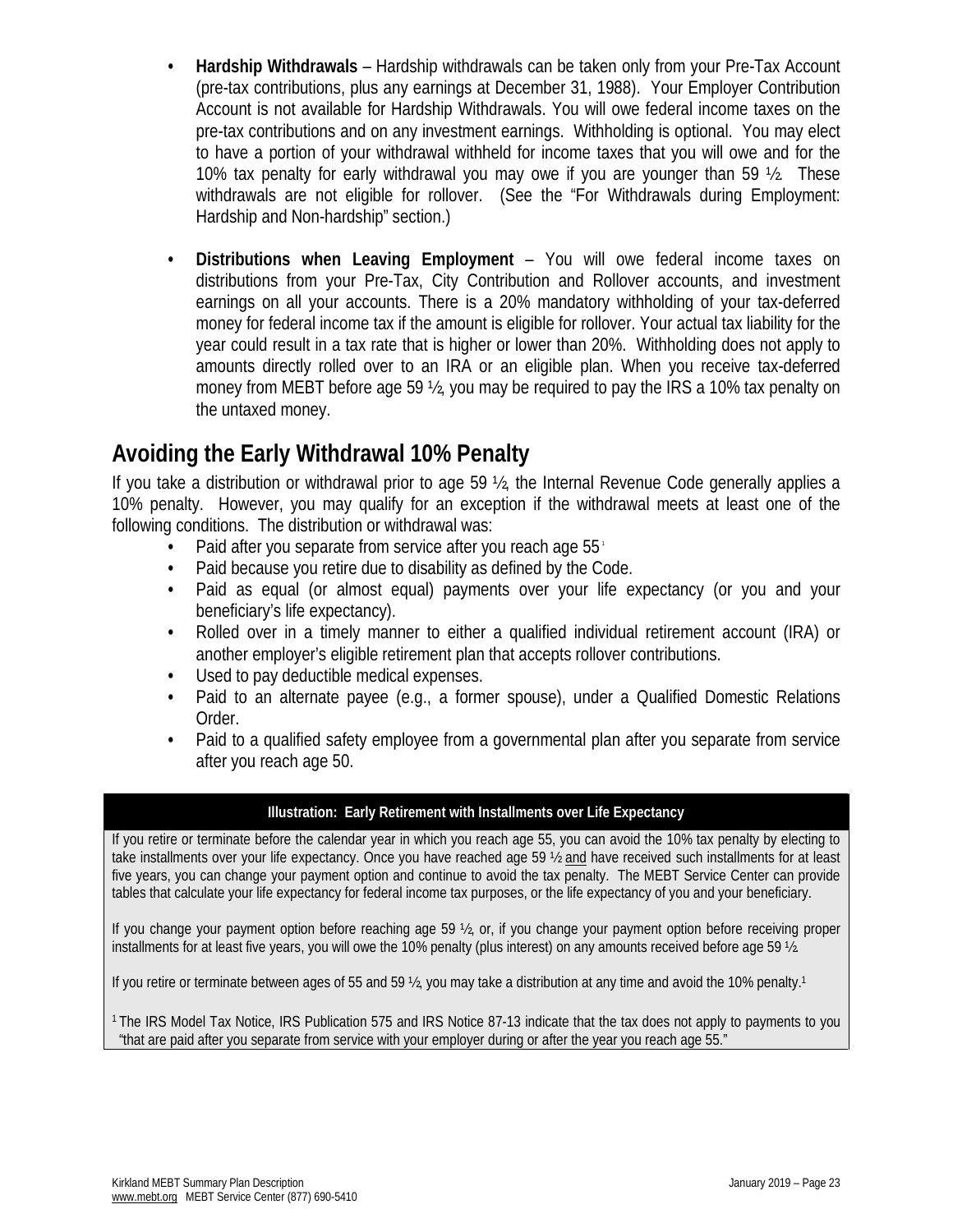|                                                                | Summary of Tax Consequences of Withdrawals and Distributions                                   |                                                                                                         |                                                                                                                                                          |                                                                                                                                                              |  |
|----------------------------------------------------------------|------------------------------------------------------------------------------------------------|---------------------------------------------------------------------------------------------------------|----------------------------------------------------------------------------------------------------------------------------------------------------------|--------------------------------------------------------------------------------------------------------------------------------------------------------------|--|
|                                                                | <b>In-Service After</b><br>Age 59 1/2                                                          | Non-Hardship In-<br>Service                                                                             | Hardship In-Service                                                                                                                                      | <b>Distributions</b><br><b>Following Separation</b>                                                                                                          |  |
| <b>Accounts Available</b>                                      | All MEBT Accounts.                                                                             | After-Tax Basic or After-<br><b>Tax Extra contributions</b><br>plus earnings, and<br>Rollover accounts. | Pre-tax contributions<br>(Tax-Deferred plus pre-<br>1989 earnings).                                                                                      | All vested account<br>balances plus earnings.                                                                                                                |  |
| Taxable?                                                       | Yes<br>Pre-tax contributions<br>and any earnings on<br>after-tax contributions<br>are taxable. | Yes<br>The after-tax contributions<br>have already been taxed,<br>but the earnings are<br>taxable.      | Yes<br>Pre-tax contributions and<br>earnings are taxable. The<br>after-tax contributions<br>have already been taxed,<br>but the earnings are<br>taxable. | Yes<br>Pre-tax contributions and<br>earnings are taxable. The<br>after-tax contributions have<br>already been taxed, but<br>the earnings are taxable.        |  |
| <b>Subject to Mandatory</b><br>20% Federal Tax<br>Withholding? | Yes<br>On taxable amounts<br>and all tax-deferred<br>earnings.                                 | Yes<br>On taxable amounts<br>(rollover contributions and<br>all tax-deferred earnings).                 | No<br>May elect optional<br>withholding on pre-tax<br>contributions and on tax-<br>deferred earnings.                                                    | Yes<br>On taxable amounts if paid<br>in a lump sum or over a<br>period less than 10 years.                                                                   |  |
| Subject to 10% Penalty<br>Tax Before Age 591/2?                | Not Applicable.                                                                                | Yes<br>On rollover contributions<br>and earnings unless you<br>qualify for an exception.                | <b>Yes</b><br>On pre-tax contributions<br>and all tax-deferred<br>earnings unless you<br>qualify for an exception.                                       | Yes<br>If paid directly to you in a<br>lump sum or in<br>installments over a period<br>less than life expectancy,<br>unless you qualify for an<br>exception. |  |

## **Special IRS rules that apply to distributions where the account has aftertax and pre-tax contributions**

The general rule is that all distributions must include a pro rata share of taxable and after-tax amounts. MEBT has divided its accounts into two separate accounts under a special IRS rule. One account consists of all the after-tax amounts plus earnings and the other consists of all other contributions, including pre-tax contributions plus earnings. When you elect to take a distribution, you may designate which account it should come from. This will allow you to recover your after-tax contributions more quickly, if you wish. For example, you could elect a partial distribution from your after-tax account, rollover the earnings or taxable amounts into an individual retirement account (IRA) or other eligible employer plan and keep the after-tax amounts. In this way you would pay no tax on the distribution and recover your after tax amounts first. You can do this with installments, too. This allows you more control over when you receive your after-tax dollars.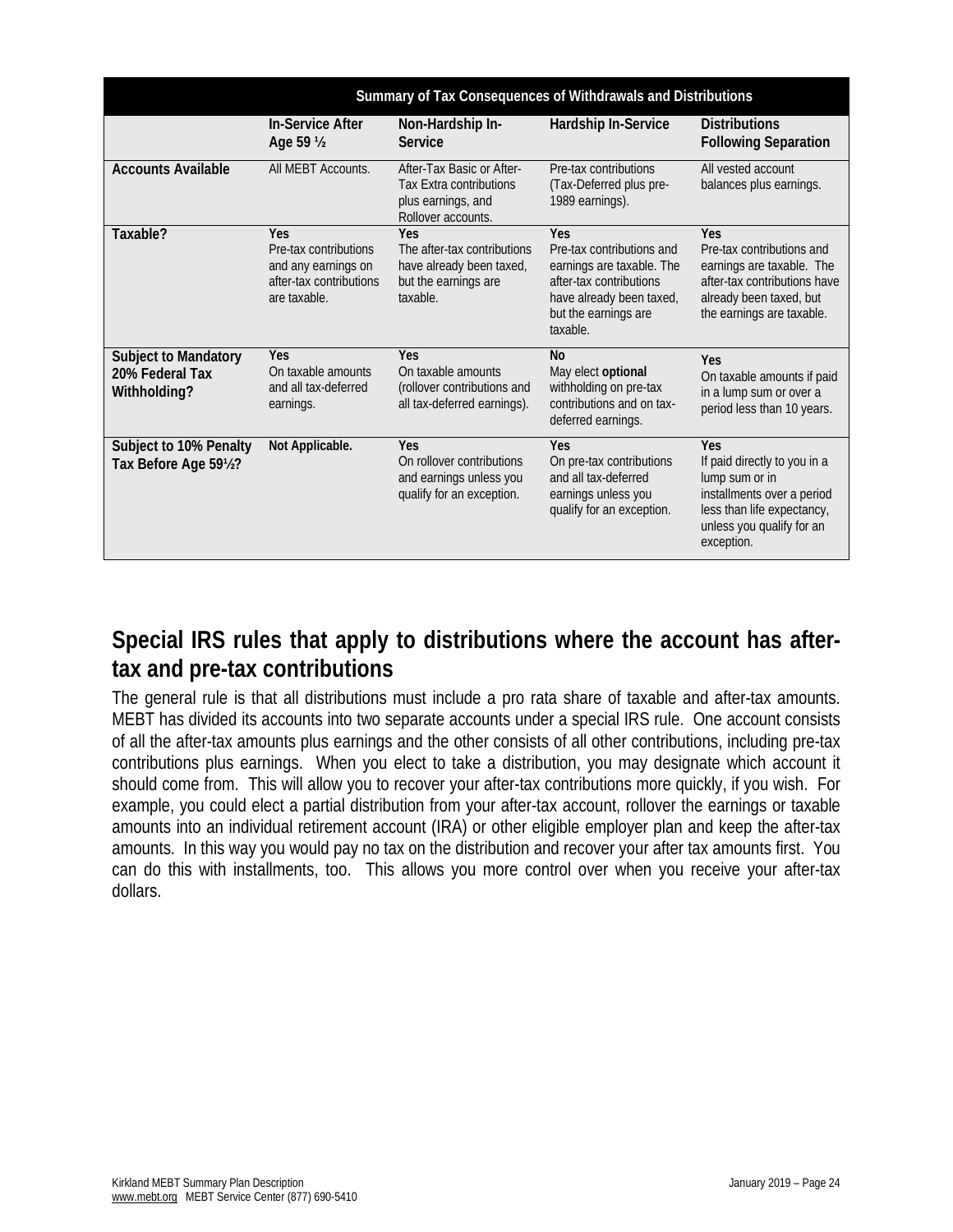# **Special Circumstances**

## **What Happens During Military Leave**

The Uniformed Services Employment and Reemployment Rights Act (USERRA) permits contributing participants called up for military leave to make contributions to MEBT upon their return to work and to receive City contributions. A number of specific timelines must be met for USERRA benefits to apply. There may also be benefits for employees who die or become disabled while on active duty. Employees who receive wage continuation payments while in the military may benefit from law changes effective in 2009. Contact the MEBT Service Center for an information packet.

### **Vesting Between MEBT Entities**

One of three situations may apply for vesting between MEBT Entities:

- 1. Leaving the City of Kirkland and immediately going to work for another MEBT entity.
- 2. Begin working for Kirkland immediately following employment at another MEBT entity.
- 3. Rehired by the City of Kirkland.

#### *Leaving the City of Kirkland for Employment at another MEBT Entity*

If you leave the City of Kirkland and immediately go to work for another MEBT entity, your months of participation in Kirkland's MEBT may be counted toward your vesting at your new MEBT entity. The nonvested portion of your Kirkland MEBT Employer Account (City contributions) will be forfeited, but you will be 100% vested in the remaining portion.

Depending on the rules of the other MEBT entity's Plan to which you are transferring, you may be given credit for your months of MEBT participation with the City of Kirkland. Most MEBT plans credit participation with other MEBT entities, but some may not. If you do receive credit, you begin vesting in the Employer Contributions at the new MEBT entity based on the months of service for participation in Kirkland's MEBT. Check with the MEBT Service Center for requirements.

#### **Illustration: Transferring to another MEBT Entity with a 7-year Vesting Schedule**

Matt Erikson worked and participated in MEBT for two years at the City of Kirkland before accepting a position at a different MEBT entity. During that time, he contributed \$2,200 from his own salary into his MEBT Employee Account. The City allocated another \$2,000 in City Contributions.

The City of Kirkland has a 5-year MEBT vesting schedule, so Matt was 40% vested in his City Contributions Account of \$2,000, for \$800 (40% of \$2,000). Matt forfeited \$1,200 of his City Contributions, the remaining unvested portion (60% of \$2,000).

When he went to work for a different MEBT Entity, Matt was eligible to transfer 100% of his employee contributions (\$2,200) and 40% (\$800) of his City Contributions.

Matt immediately transferred his MEBT accounts (100% of his employee contributions and the vested portion of his City Contributions) to his new MEBT employer. The \$800 vested employer contributions that Matt transferred to his new MEBT employer remained 100% vested in his new employer contributions account.

Because his new employer has a 7-year vesting schedule, Matt's two years at the City of Kirkland translated to 25% vesting credit to its plan. (This Plan provides 10% after one year plus 15% each additional year for 25% for two years.) Contributions Matt received from his new MEBT employer are reduced due to a slower vesting schedule. Future employer contributions Matt will receive from the new employer will begin at 25% vesting.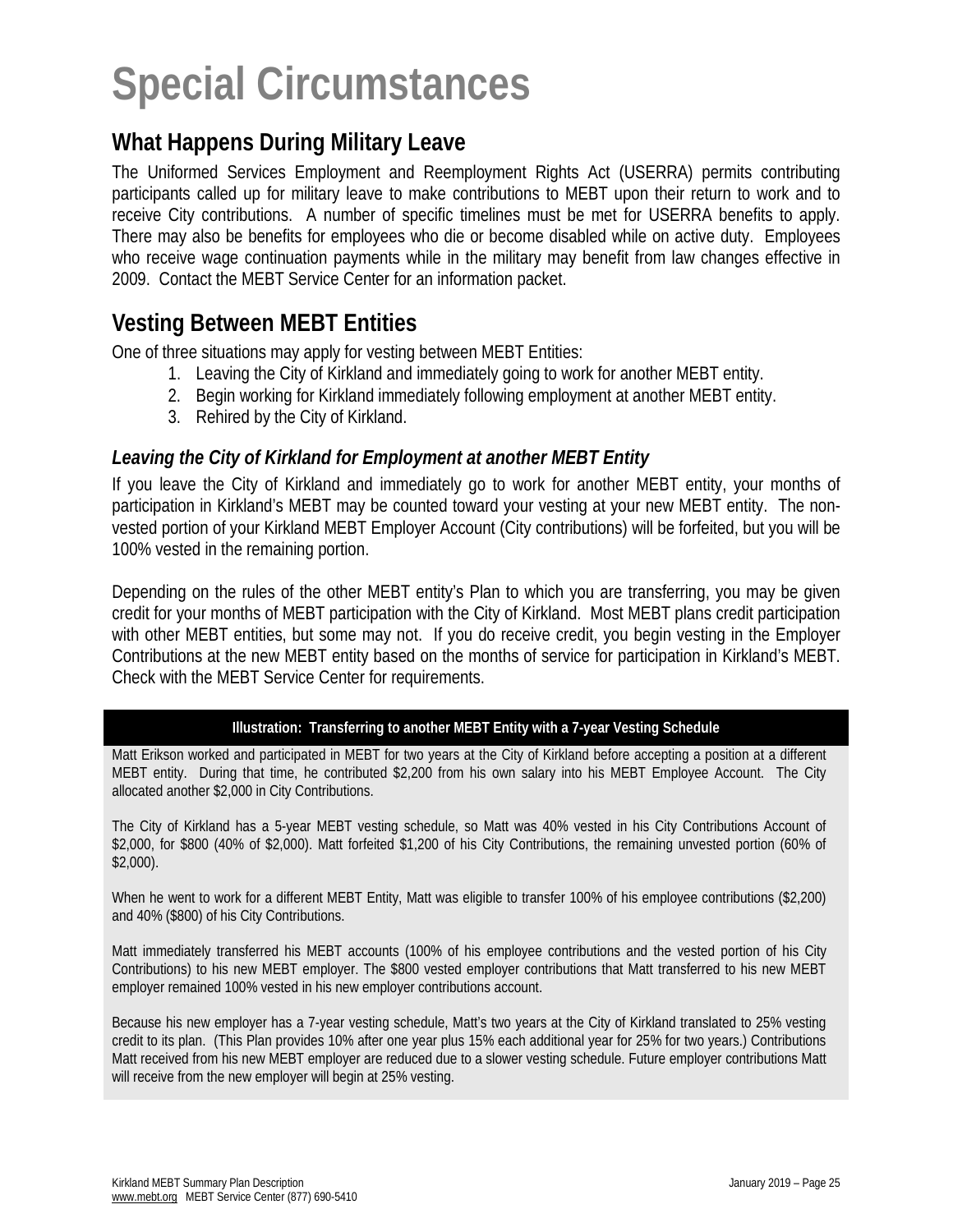#### *Begin working for Kirkland Immediately Following Employment at another MEBT Entity*

If you begin employment at Kirkland immediately following employment at another MEBT entity, you receive vesting credit for your months of participation in the MEBT Plan of the other entity, if you:

**•** Were participating in the other MEBT entity's Plan immediately prior to coming to Kirkland.

#### **Illustration: Transferring to Kirkland from another MEBT Entity**

Ashley Carter worked and participated for one year at the City of Bellevue before accepting a position at the City of Kirkland. She had contributed \$2,200 to her MEBT Employee Account. The City of Bellevue allocated another \$2,000 in City Contributions.

The City of Bellevue has a 3-year vesting schedule in its MEBT plan, so Ashley was 33.34% vested in Bellevue's City Contributions Account at the time she left. Ashley forfeited \$1,333.20, or 66.67% of her City Contributions Account, but was fully vested in the remaining 33.34%, or \$666.80.

Because the City of Kirkland has a 5-year vesting schedule, Ashley's one year at the City of Bellevue translated to 20% vesting credit at the City of Kirkland. Future City Contributions Ashley will receive from the City of Kirkland will begin at 20% vesting.

#### *Rehired by the City of Kirkland*

As of January 1, 2019, if you are rehired by the City of Kirkland, the vesting schedule for new allocations from City contributions credit your months of prior participation in Kirkland's MEBT. However, any previously forfeited amounts are not returned to you.

#### **Illustration: Rehired by the City of Kirkland**

Larry Smith worked and participated for one year at the City of Kirkland. During that time he contributed \$2,200 to his Employee Account. The City allocated another \$2,000 in City Contributions.

Larry was 100% vested in all MEBT contributions he made into his Employee Accounts.

Because Kirkland's MEBT Plan has a 5-year vesting schedule, he was 20% vested in his City Contributions Account of \$2,000 at the time he separated. At separation, he forfeited \$1,600, or 80% of his City Contributions. He was vested in the remaining amount of \$400.

Later, Larry Smith was rehired by the City of Kirkland. Because he received credit for one year of prior participation, Larry restarted his MEBT participation at 20% vesting for all new City Contributions. The \$1,600 previously forfeited is not reinstated into Larry's account.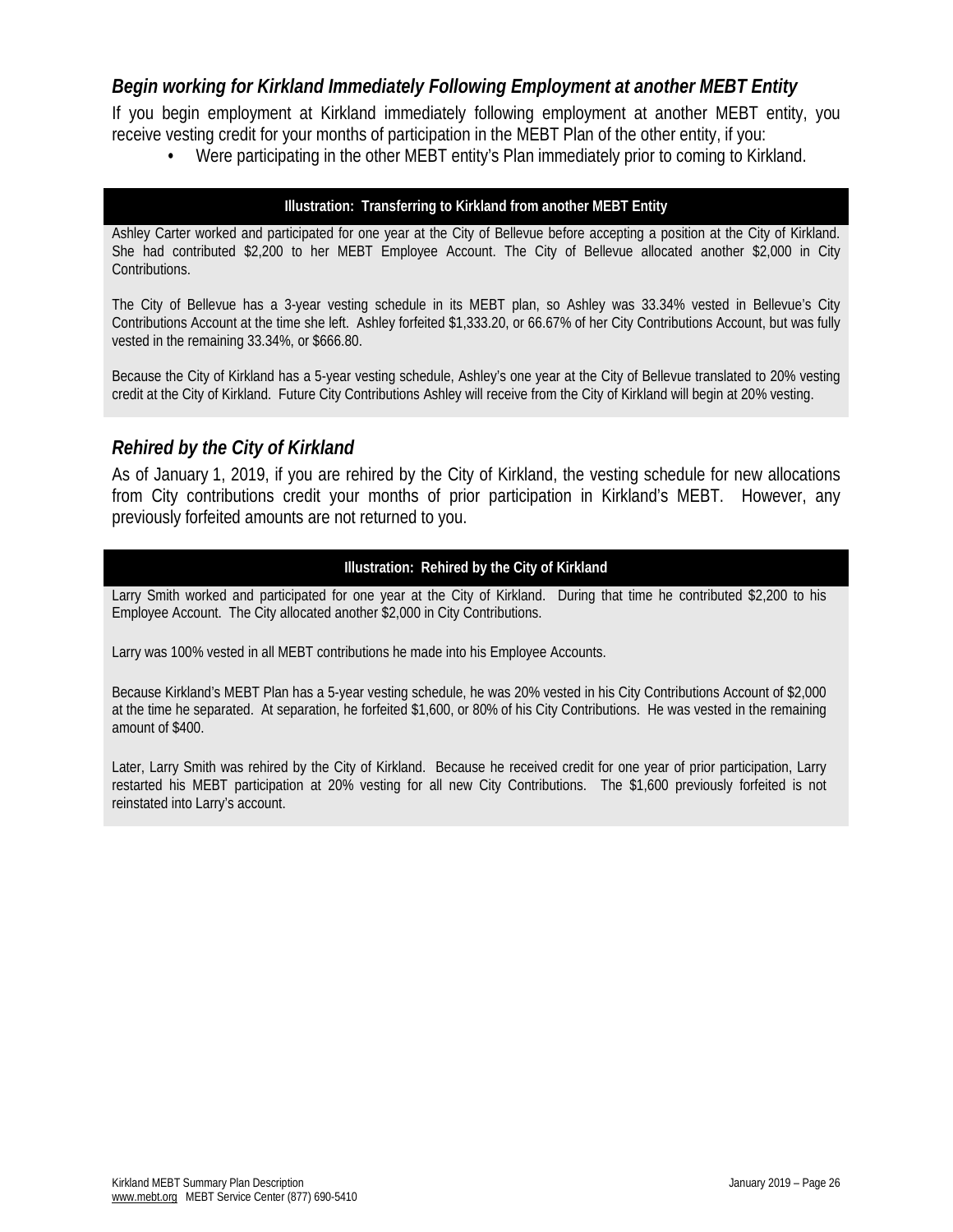## **Nearing Retirement**

If you are within three years of your Normal Retirement Date (see the "About Vesting" section) or after, and intend to retire or are no longer working at the City, you may wish to reduce the level of investment risk of your MEBT investment by transferring your money into MEBT's Enhanced Cash Fund. You may make up to three irrevocable transfer elections to the Enhanced Cash Fund prior to payment of your entire account.

The rate of return in the Enhanced Cash Fund may be less volatile. Over a longer term, its rate of return also may be lower than the rate of return in the main Trust account. However, there is no guarantee that the main Trust account or the Enhanced Cash Fund will have positive returns.

## **Assigning My MEBT Account to Someone Else**

Retirement benefits provided under MEBT are for you and your beneficiaries alone. You cannot assign your MEBT account to someone else in order to settle a debt, nor can you use your MEBT account as collateral to secure a loan, nor may creditors reach these accounts. The only exception is in the case of a Qualified Domestic Relations Order, described below.

#### *Qualified Domestic-Relations Order (QDRO)*

An alternate payee for your MEBT accounts must be a spouse, former spouse, child or other dependent that is recognized by a Domestic Relations Order as having the right to receive all, or a portion of, your benefits under MEBT. MEBT specifically permits an "alternate payee" to request an immediate distribution of retirement benefits if stated in the QDRO. This request must comply with federal and state domesticrelations laws. You may use MEBT's sample order to expedite approval. Expenses in connection with processing the order and determining its qualification will be charged to your (or the alternate payee's) account. The MEBT Service Center will work with your legal counsel to pre-approve the order and minimize your costs.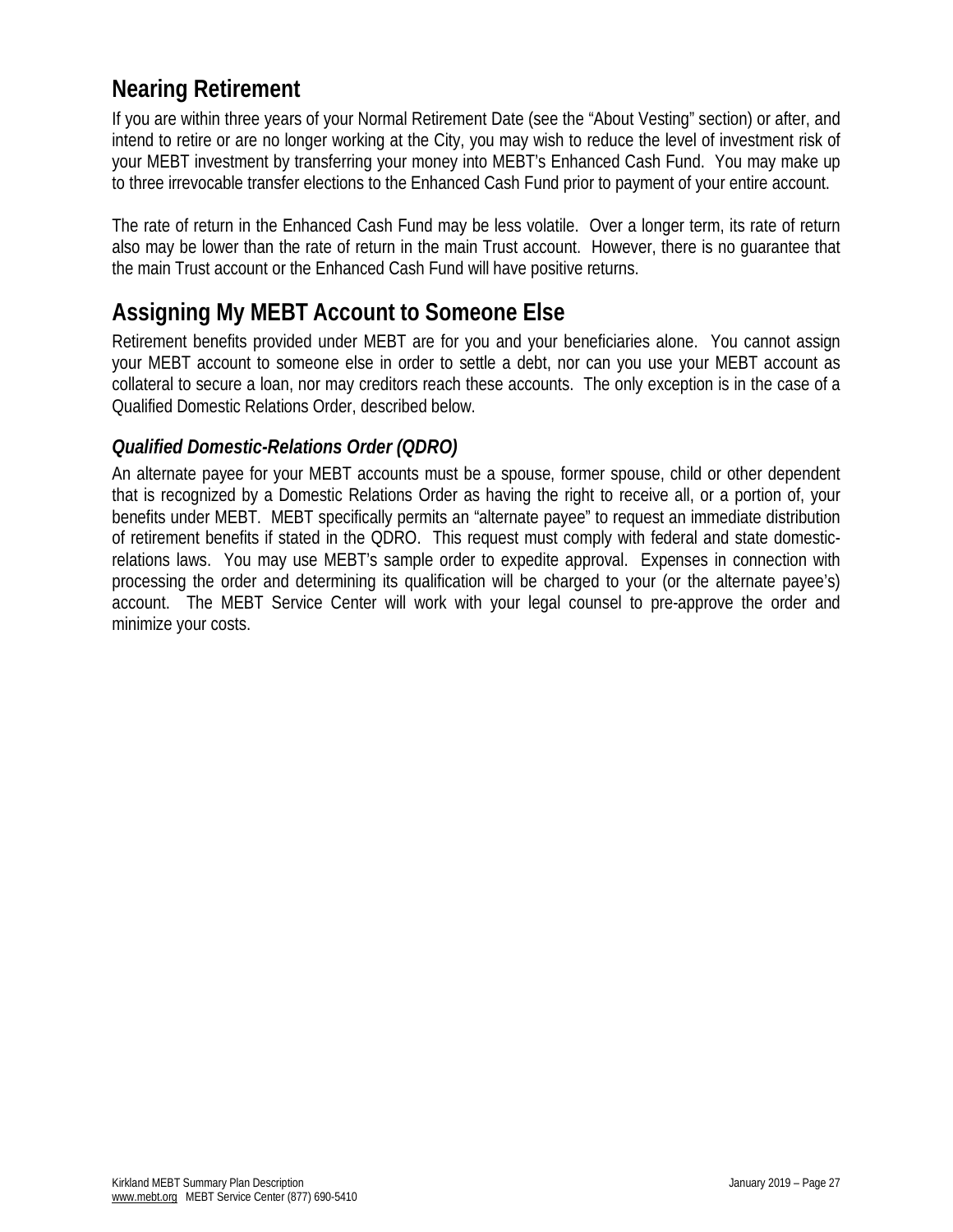# **Claims Procedures**

## **If My Claim is Denied**

The Plan Committee has discretionary authority to interpret Plan provisions and determine benefit eligibility. It must perform its duties legally and prudently, for the exclusive benefit of participants and their beneficiaries. The Committee attempts to make all decisions in good faith and in a uniform and nondiscriminatory manner. If you disagree with the MEBT Committee's determination of the amount of your benefits under MEBT or with respect to any other decision MEBT Committee may make regarding your interest in MEBT, there is an appeal procedure you may follow. In brief, if you are denied benefits in whole or in part, you may submit a formal claim in writing to the MEBT Committee. The MEBT Committee will then provide you:

- A specific, written explanation of why your claim was denied and the pertinent provisions of the MEBT Plan supporting the decision.
- Details about additional information that may be required in order to receive your payment.
- Details about how MEBT's appeal procedures work.

#### *Appeal Procedure*

If you want the MEBT Committee to hear your appeal of its decision, you or your authorized representative must make a written request for the denied benefits to the MEBT Committee within 90 days of receiving your denial. Your request must present all of the grounds on which your appeal is based, including all relevant facts. The MEBT Committee will:

- Give you access to review pertinent documents to prepare your request.
- Possibly require you to submit additional materials necessary for the MEBT Committee to make its decision about your appeal.
- Review your case and give you its decision within 60 days—unless special circumstances require additional time.

If your claim is again denied, in whole or in part, you will be told specifically why and the Plan provisions that support the decision.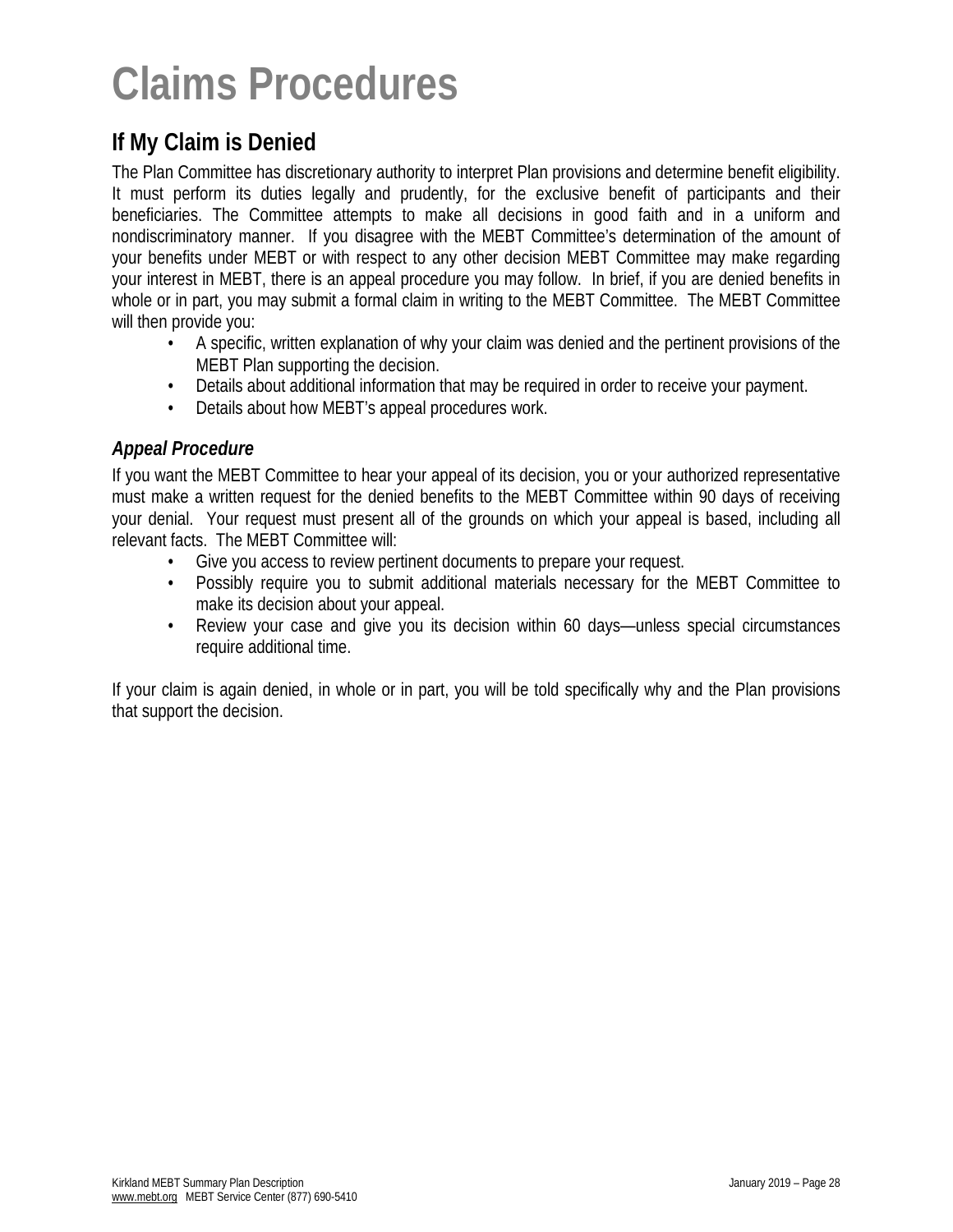# **General Information**

## **Background**

In 1970, the federal government gave all governmental organizations a window of time to decide whether to continue participating in Social Security for employee retirement and insurance or to offer an alternative plan. MEBT was designed to provide such a plan to equal or exceed expected Social Security benefits.

In 1977, City of Kirkland employees voted to withdraw from Social Security, and to participate in the Municipal Employees Benefit Trust. Today Bellevue, Edmonds, Federal Way, Mill Creek, Redmond, Woodinville, and North East King County Regional Public Safety Communication Agency (NORCOM) also participate in this Trust, with somewhat varying retirement and benefit program elements.

#### **MEBT has three different Plans**

The City of Kirkland MEBT Plan has three parts:

- **• The City of Kirkland Employees' Benefit Plan**  to help you save for retirement, covered in this Summary Plan Description (SPD); and
- **• The City of Kirkland Long-Term Disability (LTD) Plan** to provide monthly income in case of a disability that prevents you from working; and the
- **• The City of Kirkland Survivor Income Plan** to provide monthly income to your eligible survivors if you should die while covered under the Plan.

If you are eligible for the MEBT Plan, you are covered automatically under the City of Kirkland Survivor Income Plan and Long-Term Disability Plan, even if you don't enroll in the MEBT Retirement Benefits Plan. The details of these plans are included in a different Summary Plan Description produced by the insurance company providing these benefits.

## **Administrative Charges to My Account**

Plan expenses may be deducted from your account balance whether you are actively contributing or not participating in MEBT.

**Expenses allocated to all accounts.** MEBT can pay its expenses from the Plan's assets. If expenses are paid using Plan assets, the expenses will generally be allocated among the accounts of all MEBT participants. These expenses will be allocated either proportionately based on the value of the account balances or as an equal dollar amount based on the number of participants in MEBT. The method of allocating the expenses depends on the nature of the expense and may be changed by the Committee.

- **•** *Value of the Account -* Investment Management expenses would typically be allocated proportionately based on the value of the account. If MEBT pays \$1,000 in such expenses and total MEBT assets equal \$1,000,000 and your account is \$10,000 your account would be charged \$10 (\$1,000 X \$10,000/\$1,000,000).
- **•** *Number of Accounts -* Recordkeeping expenses would typically be allocated proportionately to each participant. If MEBT pays \$1,000 in such expenses and there are 100 participants, your account balance would be charged \$10 (\$1,000/100) of the expense.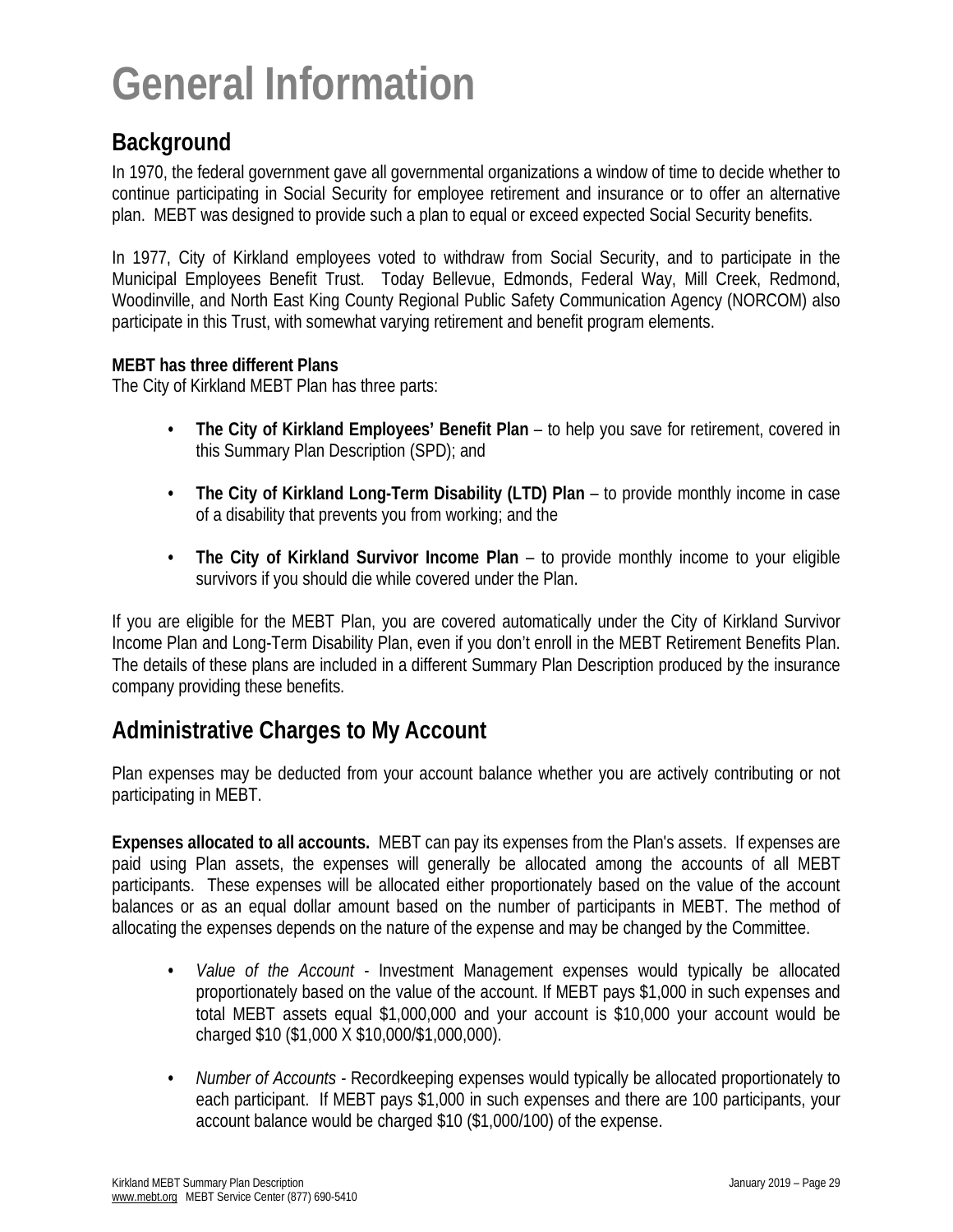**Expenses allocated to individual accounts.** There are certain other expenses that may be paid just from your account. These are expenses that are specifically incurred by, or attributable to, you. For example, if you take a distribution, you may be charged for the cost of the wire transfer or check. Also, if you are married and get divorced, the Plan may incur additional expenses if a court mandates that a portion of your account be paid to your ex-spouse. These additional expenses may be paid directly from your account (and not the accounts of other participants) because they are directly attributable to you under the Plan. The Plan Committee will inform you when there will be a charge (or charges) directly to your account.

**Terminated employee.** After you terminate employment, your account may be charged your pro-rata share of the Plan's administration expenses, regardless of whether the City of Kirkland pays some of these expenses on behalf of current employees.

The Plan Committee may from time to time change the manner in which expenses are allocated.

## **Designating or Changing a Beneficiary**

You designate a beneficiary (or beneficiaries) by completing the Beneficiary Designation form and indicating to whom you want your account paid when you die. If you do not designate a beneficiary(ies), your account balance may not be paid to the person(s) you want to receive it.

Submit a new Beneficiary Designation form if you have a family change, such as the birth of a child or a divorce, or want to change your beneficiary designation.

If you are married, you must designate your spouse as your beneficiary. If you want to designate someone other than your spouse, your spouse must sign the consent section of the *Beneficiary Designation* form and his/her signature must be notarized. If you marry after you have completed the form, your old form becomes invalid and you must fill out a new form.

If you have a family change or want to change your beneficiary designation, you can submit a new form any time.

If you divorce or legally separate, a divorce decree or decree of legal separation will revoke a prior designation of your spouse or former spouse. Your new spouse automatically will become the primary beneficiary unless he/she signs the waiver.

#### *Unclaimed Accounts*

If we are unable to locate you at your last address of record, your account may be forfeited. If you later make a claim for this account, it will be restored at the same dollar amount as the amount forfeited, unadjusted for any subsequent income, gains and losses. It is very important to update your mailing address even after you have terminated employment.

### **Plan Committee**

The Plan Committee maintains records and interprets and enforces Plan provisions, including eligibility and claims for benefits. The Committee is also responsible for arranging the necessary services to operate the Plan, including legal, accounting, recordkeeping, consulting and investment advice in conjunction with the Trust Committee. The Committee has discretionary authority to interpret Plan provisions and determine benefit eligibility. It must perform its duties legally and prudently, for the exclusive benefit of participants and their beneficiaries.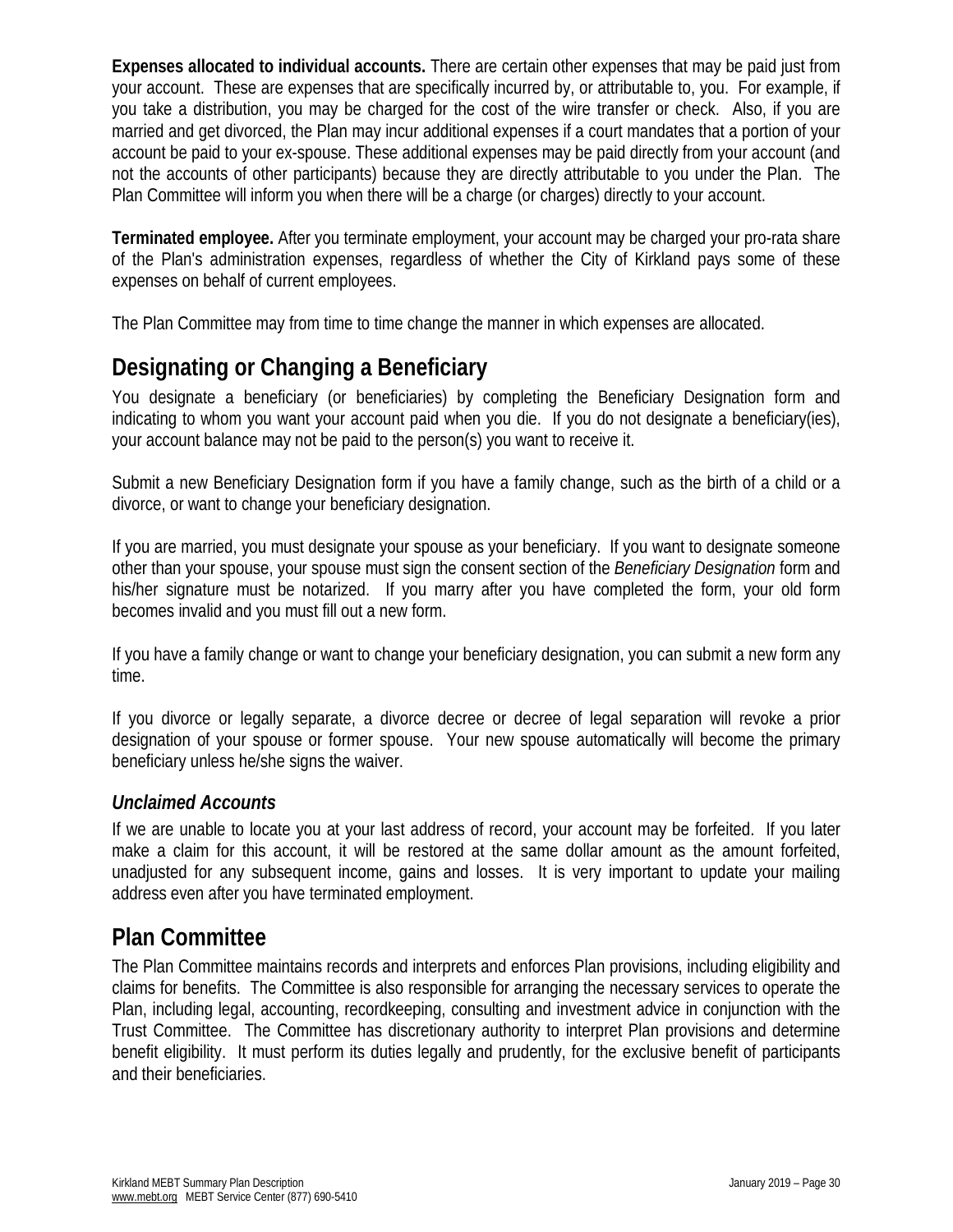## **Employer**

City of Kirkland  $123 - 5$ <sup>th</sup> Ave. Kirkland, WA 98033 EIN: #91-6001255

## **Trustee**

Matrix Trust Company Retirement and Institutional Services Company P.O. Box 52129 Phoenix, AZ 85072-2129

## **More information about MEBT**

Read this Summary Plan Description, for the best resource of information visit www.mebt.org or call the MEBT Service Center at (877) 690-5410.